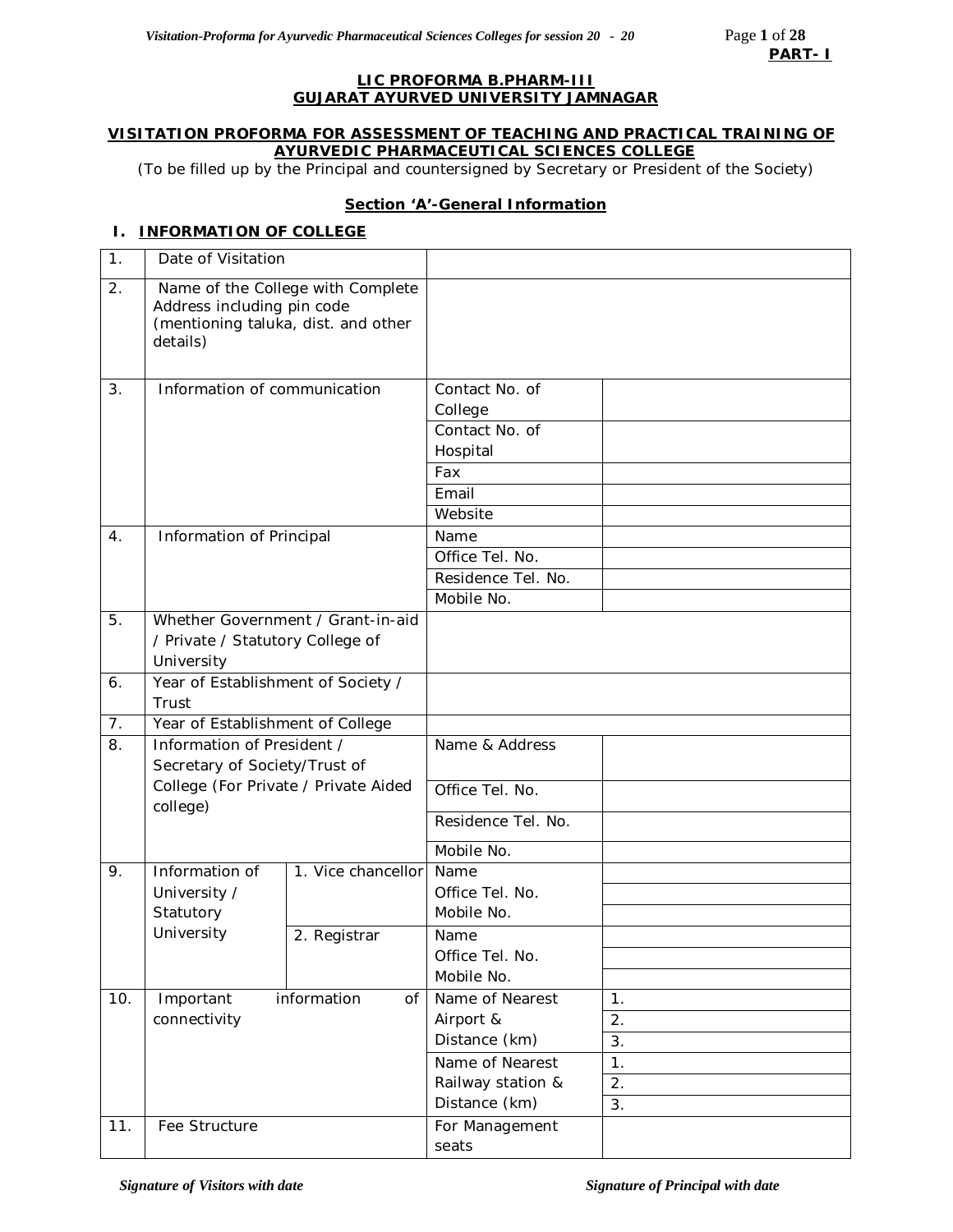*Visitation-Proforma for Ayurvedic Pharmaceutical Sciences Colleges for session 20 - 20* Page 2 of 28

|                                                                |                                     | $1 \mu_{2} = 01 = 0$                                                                                    |
|----------------------------------------------------------------|-------------------------------------|---------------------------------------------------------------------------------------------------------|
|                                                                | For Government                      |                                                                                                         |
|                                                                | seats                               |                                                                                                         |
|                                                                | Name of the fee                     |                                                                                                         |
|                                                                | fixation authority                  |                                                                                                         |
|                                                                |                                     |                                                                                                         |
|                                                                |                                     |                                                                                                         |
| Capacity                                                       |                                     |                                                                                                         |
| 1 <sup>st</sup> affiliation of University.                     | Name of University                  |                                                                                                         |
|                                                                |                                     |                                                                                                         |
|                                                                | Year of 1 <sup>st</sup> affiliation |                                                                                                         |
| At Present Intake Capacity                                     | Course                              | Intake Capacity                                                                                         |
|                                                                | UG.                                 |                                                                                                         |
| Name of nearest Police Station                                 | Name & Address                      |                                                                                                         |
|                                                                | Telephone Number                    |                                                                                                         |
| 17.<br>Name of other Ayurvedic Pharmacy Colleges within radius |                                     |                                                                                                         |
| of 50 km                                                       |                                     |                                                                                                         |
|                                                                |                                     | Year of 1 <sup>st</sup> permission of State Govt.<br>Date & Year of First Permission of GAU with Intake |

# **II. DETAILS OF LAND**

| 1.             | Total area of land with Society/Trust (in acres)                      |           |
|----------------|-----------------------------------------------------------------------|-----------|
|                | Ownership of land (Own/Lease/Rented)                                  |           |
| 2 <sub>1</sub> | In the name of the Society/Trust                                      |           |
|                | In the name of President/Secretary                                    |           |
| 3.             | Whether entire land is in one plot or more than one. If more than     |           |
|                | one, then size and distance between these plots                       |           |
| 4.             | Whether the land available with the Society/Trust is entirely for     |           |
|                | Ayurvedic Pharmaceutical Sciences College and attached Hospital or    |           |
|                | for any other Institute also, if so, details thereof.                 |           |
| 5.             | Information regarding other institutions/colleges run by the same     |           |
|                | society/trust. Whether they are in same building/campus.              |           |
| 6.             | Whether College and Hospital building are in same premises            | Yes/No    |
|                | If no, distance between College and Hospital in km.                   |           |
| 7 <sub>1</sub> | Total area of land allotted to the Ayurvedic Pharmaceutical Sciences  |           |
|                | college (in acres)                                                    |           |
| 8.             | Total area of land allotted to the hostels (in acres)                 |           |
| 9.             | Name of other institutions running in the campus of Ayurvedic         |           |
|                | Pharmaceutical College                                                |           |
| 10.            | Whether the College and Hospital building have ever been shifted to   | Yes/No    |
|                | some other place since 2003.                                          |           |
|                | If yes, then how many times it has changed the place and whether all  |           |
|                | the necessary formalities/permission had taken place                  |           |
|                | (Please furnish a copy of relevant documents duly certified)          |           |
| 11.            | Whether the management/society of college (in case of private         | Yes/No    |
|                | College) has ever changed since 2003.                                 |           |
|                | If yes, whether all the necessary formalities/permission had taken    |           |
|                | place (Please furnish a copy of relevant documents duly certified)    |           |
| 12.            | Approval from state government for total no. of seats to be filled by | Yes / No* |
|                | the management / society of college for this course.                  |           |
| 13.            | Approval from GAU for total no. of seats to be filled by the          | Yes / No* |
|                | management / Society of college for this course.                      |           |
| 14.            | Whether the management/society of college has own Ayurved             | Yes / No  |
|                | Pharmacy.                                                             |           |
|                | If no, MoU's with other Ayurvedic Hospital                            |           |
|                | (Please furnish a copy of relevant documents duly certified)          |           |

**\*** Attach annexure of approval of seats for this course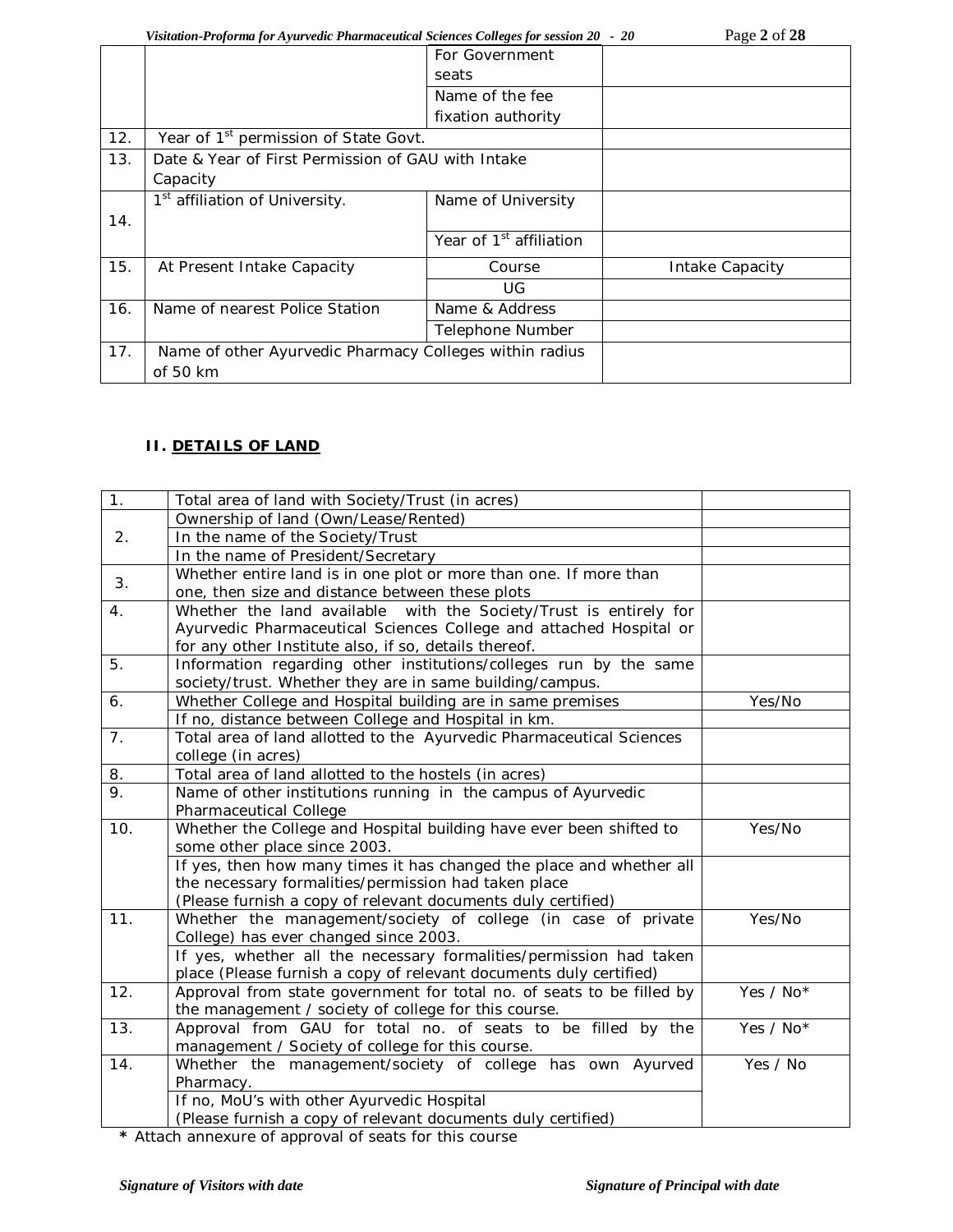### **INFORMATION OF THE COLLEGE**

## **I. INFORMATION OF ADMITTED STUDENTS**

|                          | No. of Students admitted | <b>Students</b>  | Name and |  |
|--------------------------|--------------------------|------------------|----------|--|
| Year of<br>Admissio<br>n |                          | <b>UG Course</b> |          |  |
|                          | Govt. quota              | Management quota |          |  |
| $20 -$                   |                          |                  |          |  |
| $20 -$                   |                          |                  |          |  |

#### *Note:-*

- *1. List of students in UG Course admitted in the Years 20 -20 be furnished as per ANNEXURE-I*
- *2. In case admissions done as per court order mention the W.P.No. and attach the copy of court order.*
- *3. If required additional sheet be attached in prescribed format regarding information of PG Course.*

## **II. AREA OF COLLEGE**

|        | <b>Particulars</b>                        | <b>Required Area</b> | <b>Available</b> |
|--------|-------------------------------------------|----------------------|------------------|
| Sr.No. |                                           | (in Sq.mt) upto 60   | Area             |
|        |                                           | intake               |                  |
|        | <b>TOTAL CONSTRUCTED</b>                  |                      |                  |
|        | <b>AREA OF COLLEGE</b>                    | 2550                 |                  |
| 1.     | Administrative wing                       | 260                  |                  |
|        | Principal's Chamber<br>a.                 | 50                   |                  |
|        | Office $-1$ –<br>b.                       | 60                   |                  |
|        | Establishment                             |                      |                  |
|        | Office - II - Academics<br>$\mathsf{C}$ . | 60                   |                  |
|        | d. Confidential Room                      | 30                   |                  |
|        | e. Meeting Hall (Staff)                   | 60                   |                  |
| 2.     | Lecturer Hall                             | 300                  |                  |
|        |                                           | (4 classroom x 75)   |                  |
| 3.     | Seminar / Conference / Exam<br>Hall       | 300                  |                  |
| 4.     | Auditorium / Multi Purpose                | 600                  |                  |
|        | Hall (Desirable)                          | 500 seating          |                  |
|        |                                           | capacity             |                  |
| 5.     | Library                                   | 300                  |                  |
| 6.     | <b>Teaching Departments</b>               | 850                  |                  |
|        | a. Rasashastra & Bhaishajya               | 100                  |                  |
|        | Kalpana - III                             |                      |                  |
|        | Store room<br>L.                          | 30                   |                  |
|        | $\Pi$ .<br>Instrument room                | 30                   |                  |
|        | b. Dravyaguna - II                        | 100                  |                  |
|        | Museum                                    | 50                   |                  |
|        | c. Pharmacognosy of                       | 100                  |                  |
|        | Ayurvedic Drugs - II                      |                      |                  |
|        | d. II - Store Room                        | 20                   |                  |
|        | e. Pharmaceutical Analysis of             | 100                  |                  |
|        | Ayurvedic Drugs - II                      |                      |                  |
|        | f. Pharmacology & Toxicology              | 100                  |                  |
|        | of<br>Ayurvedic Drugs - I                 |                      |                  |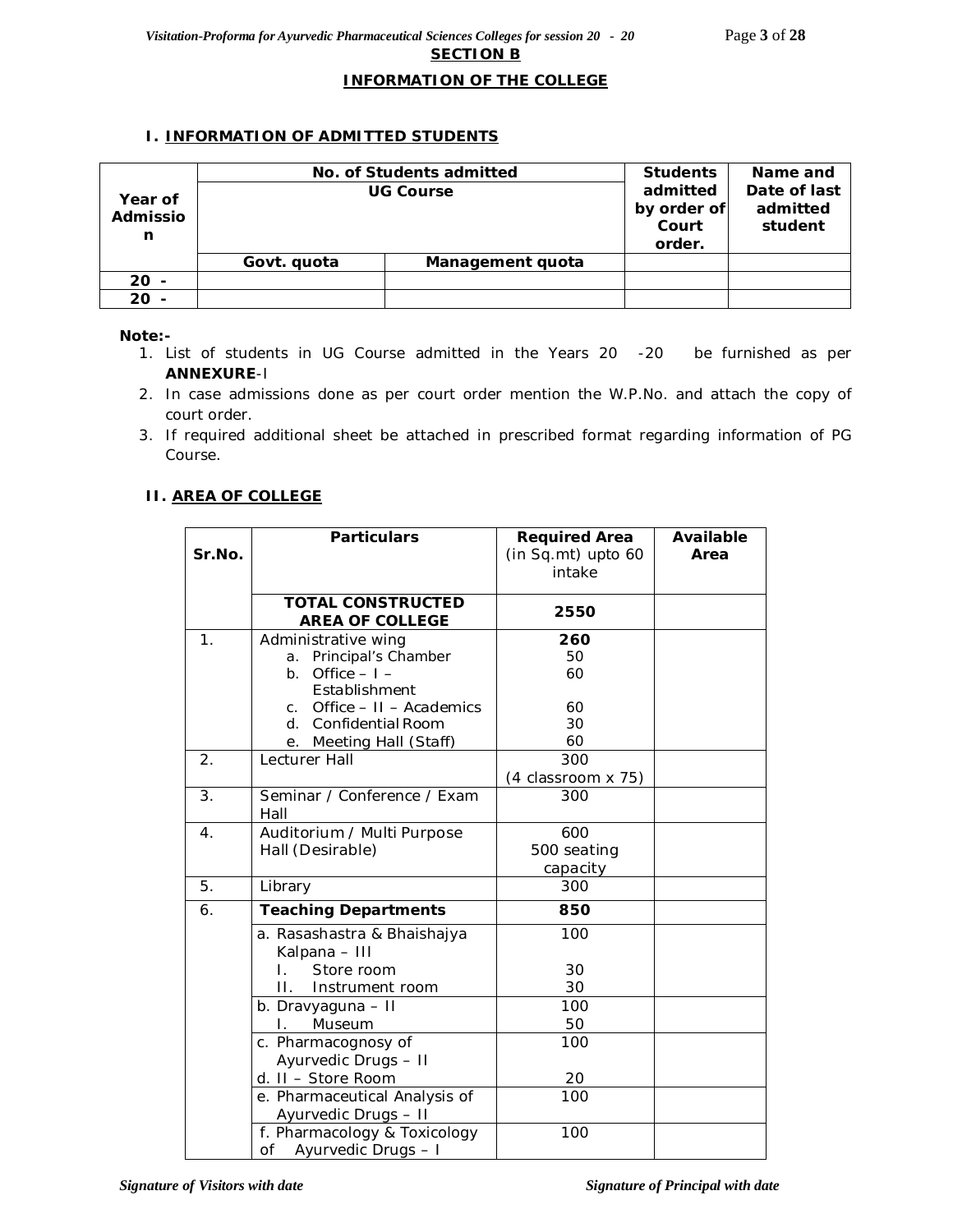*Visitation-Proforma for Ayurvedic Pharmaceutical Sciences Colleges for session 20 - 20* Page **4** of **28**

|   | g. Pharmaceutical Technology<br>Ayurvedic Drugs - I<br>Οf | 100                                    |  |
|---|-----------------------------------------------------------|----------------------------------------|--|
|   | Instrument Room                                           | 20                                     |  |
|   | Canteen                                                   | 100                                    |  |
| 8 | <b>Herbal Garden</b>                                      | Adequate Number<br>of Medicinal Plants |  |

## **II – A. HERBAL GARDEN**

| Sr.No. | <b>Particulars</b>                                                  | Requirement | Available |
|--------|---------------------------------------------------------------------|-------------|-----------|
|        | Area                                                                | 1000 sa.mt  |           |
| . ے    | Total number of Medicinal plants with<br>name (List to be enclosed) | 200         |           |
| -3.    | Irrigation facility - available/not available                       | yes         |           |

## **III. STAFF FACILITIES:**

| Sr.<br>No. | Name of infrastructure<br>Requirement<br>Requirement<br>as per<br>as per |                                | Available                                       |     | Remarks/<br>Deficiency |  |
|------------|--------------------------------------------------------------------------|--------------------------------|-------------------------------------------------|-----|------------------------|--|
|            |                                                                          | Norms in<br>number             | Norms, in<br>area                               | No. | Area in<br>Sq mts      |  |
|            | HODs for B. Pharm Course                                                 | Minimum 10                     | 20 Sq mts $\times$ 04                           |     |                        |  |
| 2          | Faculty Rooms for<br>B.Pharm (Ayu.)<br>course                            |                                | 10 Sq mts $\times$ n<br>$(n=No of$<br>teachers) |     |                        |  |
| 3.         | Library Staff                                                            | Librarian<br>Assist. Librarian | 10 Sq mts $\times$ 2                            |     |                        |  |

## **IV. STUDENT FACILITIES:**

| Sr.<br>No.     | Name of infrastructure                                 | Requirement as<br>per Norms, in                                                    |     | Available           | Remarks/<br>Required |
|----------------|--------------------------------------------------------|------------------------------------------------------------------------------------|-----|---------------------|----------------------|
|                | area                                                   |                                                                                    | No. | Area in<br>Sq. Mts. |                      |
| 1              | Girl's Common Room<br>(Essential)                      | 60 Sq. Mts.                                                                        |     |                     |                      |
| 2              | Boy's Common Room<br>(Essential)                       | 60 Sq. Mts.                                                                        |     |                     |                      |
| 3              | Toilet Blocks for Boys                                 | 24 Sq. Mts.                                                                        |     |                     |                      |
| $\overline{4}$ | <b>Toilet Blocks for Girls</b>                         | 24 Sq. Mts.                                                                        |     |                     |                      |
| 5              | Drinking Water facility -<br>Water Cooler (Essential). | 5 Sq. Mts., each floor                                                             |     |                     |                      |
| 6              | Boy's Hostel (Desirable)                               | Sq. Mts. / Room<br>9<br>Single<br>occupancy                                        |     |                     |                      |
| $\overline{7}$ | Girl's Hostel (Desirable)                              | 9 Sq. Mts. / Room<br>(single occupancy) 20<br>Sq Mts. / Room<br>(triple occupancy) |     |                     |                      |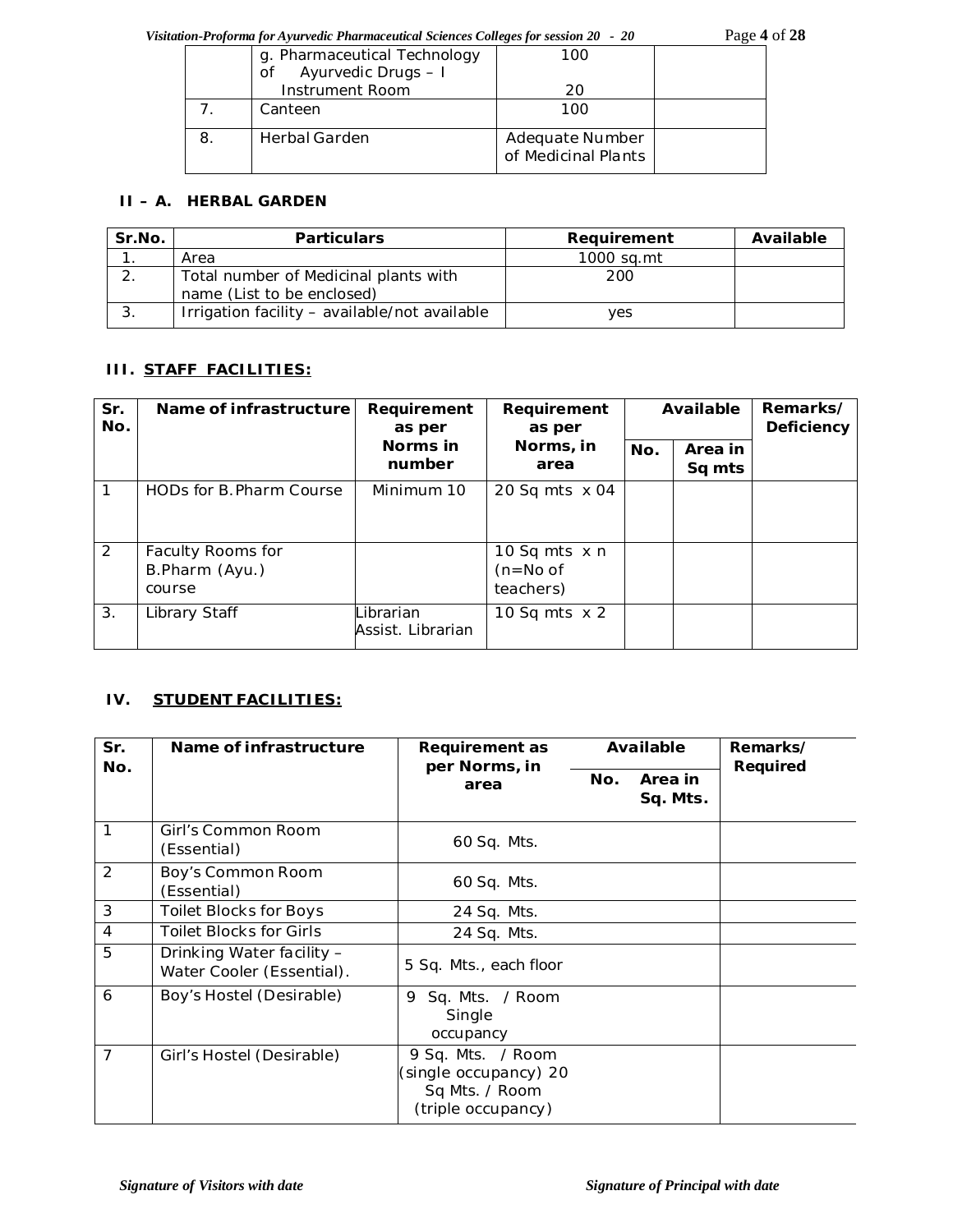| Visitation-Proforma for Ayurvedic Pharmaceutical Sciences Colleges for session 20 - 20 |           | Page 5 of 28 |
|----------------------------------------------------------------------------------------|-----------|--------------|
| Power Backup Provision                                                                 |           |              |
| (Desirable)                                                                            | $- - - -$ |              |

## **IV – A. DETAILS OF HOSTEL**

| <b>Hostel</b> | Area<br>(sq.mtr.) | Own /<br>Rented | No. of<br><b>Rooms</b> | Capacity | Mess facility<br>(available/not<br>available) | Warden<br>(available/not<br>available) |
|---------------|-------------------|-----------------|------------------------|----------|-----------------------------------------------|----------------------------------------|
| <b>Boys</b>   |                   |                 |                        |          |                                               |                                        |
| Girls         |                   |                 |                        |          |                                               |                                        |

## **V. AMENITIES**

| Sr. No. | <b>Name</b>                         | Requirement      |     | Available | <b>Not</b> | Remark         |
|---------|-------------------------------------|------------------|-----|-----------|------------|----------------|
|         |                                     | as per Norms     | No. | Area in   | Availa     | s/             |
|         |                                     | in area          |     | Sq.       | ble        | <b>Deficie</b> |
| 1.      | Principal quarters                  | 80 Sq. Mts.      |     |           |            |                |
| 2.      | Staff quarters                      | 16 x 80 Sq. Mts. |     |           |            |                |
| 3.      | Canteen                             | 100 Sq. Mts.     |     |           |            |                |
| 4.      | Parking Area for staff and students |                  |     |           |            |                |
| 5.      | <b>Bank Extension Counter</b>       |                  |     |           |            |                |
| 6.      | Co-operative Stores                 |                  |     |           |            |                |
| 7.      | <b>Guest House</b>                  | 80 Sq. Mts.      |     |           |            |                |
| 8.      | Transport Facilities for students   |                  |     |           |            |                |
| 9.      | Medical Facility (First Aid)        |                  |     |           |            |                |

# **VI. DETAILS OF COLLEGE DEPARTMENTS**

| Sr.<br>No. | Department / Subject                                | No. of<br>Dept.<br>Library<br><b>Books</b> | No. of<br><b>Charts</b> | No. of<br><b>Models</b><br>/Specimen | No. of Praposed Lectures<br>/ Practicals carried out in<br>the Academic Year 2014-<br>15 |           |
|------------|-----------------------------------------------------|--------------------------------------------|-------------------------|--------------------------------------|------------------------------------------------------------------------------------------|-----------|
|            |                                                     |                                            |                         |                                      | Theory                                                                                   | Practical |
| 1.         | Rasashastra & Bhaishajya Kalpana<br>- 111           |                                            |                         |                                      |                                                                                          |           |
| 2.         | Dravyaguna - II                                     |                                            |                         |                                      |                                                                                          |           |
| 3.         | Pharmacognosy of Ayurvedic Drugs<br>- 11            |                                            |                         |                                      |                                                                                          |           |
| 4.         | Pharmaceutical Analysis of<br>Ayurvedic Drugs - II  |                                            |                         |                                      |                                                                                          |           |
| 5.         | Pharmacology & Toxicology of<br>Ayurvedic Drugs - I |                                            |                         |                                      |                                                                                          |           |
| 6.         | Pharmaceutical Technology of<br>Ayurvedic Drugs - I |                                            |                         |                                      |                                                                                          |           |
| 7.         | Pharmaceutical Engineering                          |                                            |                         |                                      |                                                                                          |           |

\* Detail list of instruments and equipments attach separately.

# **VII.DETAILS OF VARIOUS SECTIONS**

#### **LIBRARY**

| Sr.N<br>О. | <b>Details</b>  | Number of<br><b>Books</b><br>available |
|------------|-----------------|----------------------------------------|
|            | Number of books |                                        |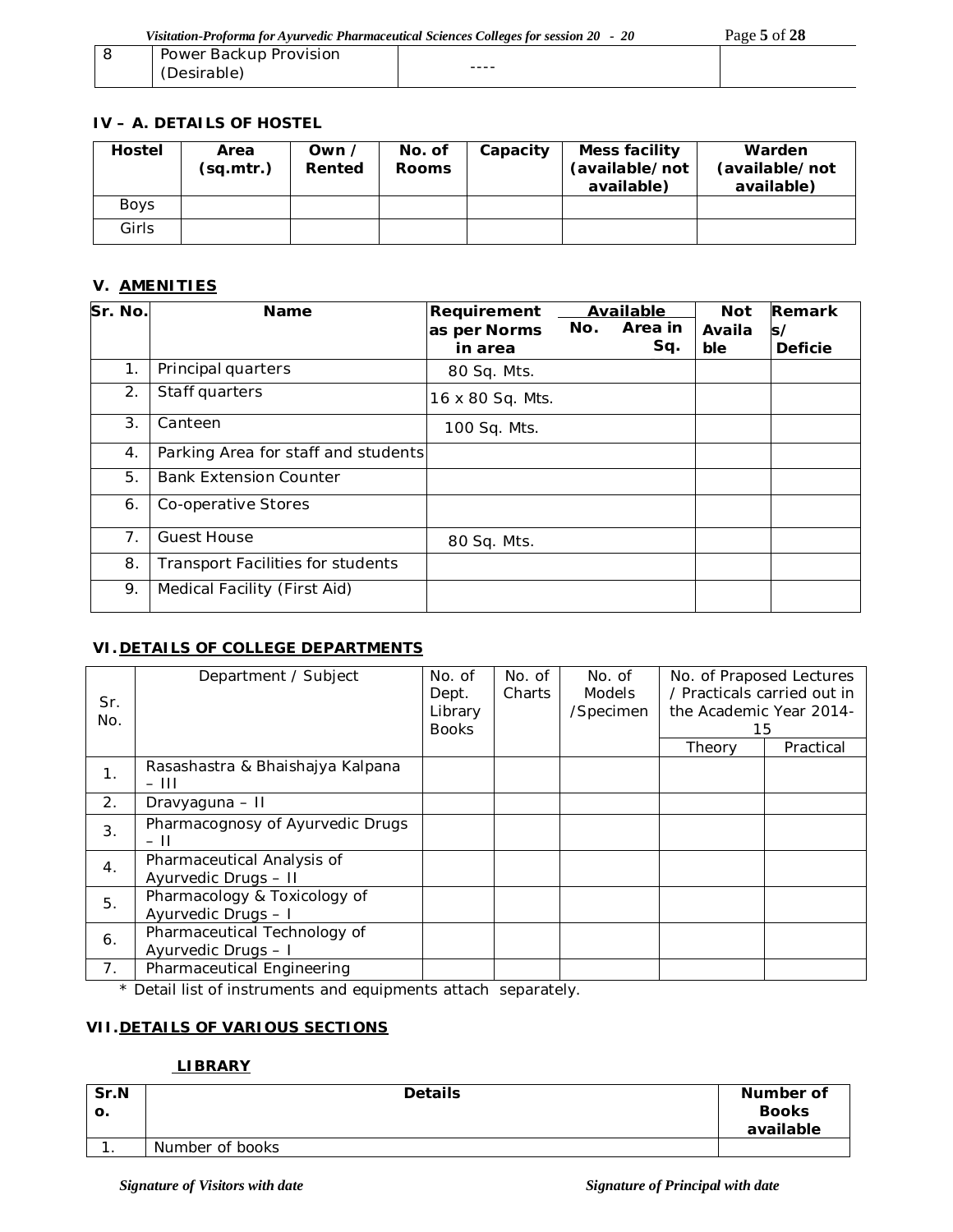*Visitation-Proforma for Ayurvedic Pharmaceutical Sciences Colleges for session 20 - 20* Page **6** of **28**

| (i)   | Subjective Books                                                    |  |
|-------|---------------------------------------------------------------------|--|
| (i)   | Medical Journals / Pharma Journals                                  |  |
| (iii) | Others (Unani / Siddha, etc.)                                       |  |
| (iv)  | Total number of books                                               |  |
| 2.    | Number of seats available in reading room (At least 50 Seats for 60 |  |
|       | Intake- 80 Seats for 100 Intake)                                    |  |
| 3.    | Number of computers with internet facility                          |  |
|       |                                                                     |  |

## **VIII. INFORMATION OF TEACHING STAFF**

| Sr.<br>No.     | Department                                              | <b>Number of Teachers</b><br>required as per GAU<br><b>Norms</b> |                                     |                                                      |                   | Number of<br><b>Existing Teachers</b>         |                                               | Total |
|----------------|---------------------------------------------------------|------------------------------------------------------------------|-------------------------------------|------------------------------------------------------|-------------------|-----------------------------------------------|-----------------------------------------------|-------|
|                |                                                         | Profe<br>ssor                                                    | <b>Associ</b><br>ate<br>profes<br>S | <b>Assi</b><br>stan<br>t<br><b>Prof</b><br>esso<br>r | Prof<br>esso<br>r | <b>Ass</b><br>ocia<br>te<br>prof<br>esso<br>r | <b>Assi</b><br>stan<br>t<br>Prof<br>esso<br>r |       |
| 1 <sub>1</sub> | Rasashastra &<br>Bhaishajya Kalpana -<br>Ш              |                                                                  |                                     |                                                      |                   |                                               |                                               |       |
| 2.             | Dravyaguna - II                                         |                                                                  |                                     | 1                                                    |                   |                                               |                                               |       |
| 3.             | Pharmacognosy of<br>Ayurvedic Drugs - II                |                                                                  |                                     | 1                                                    |                   |                                               |                                               |       |
| $\mathbf{4}$ . | Pharmaceutical Analysis<br>of Ayurvedic Drugs - II      |                                                                  |                                     | 1                                                    |                   |                                               |                                               |       |
| 5.             | Pharmacology &<br>Toxicology of Ayurvedic<br>Drugs $-1$ |                                                                  |                                     | $\mathbf{1}$                                         |                   |                                               |                                               |       |
| 6.             | Pharmaceutical<br>Technology of<br>Ayurvedic Drugs - I  |                                                                  |                                     | 1                                                    |                   |                                               |                                               |       |
| 7.             | Pharmaceutical<br>Engineering                           |                                                                  |                                     |                                                      |                   |                                               |                                               |       |
|                | <b>TOTAL</b>                                            |                                                                  |                                     | 5                                                    |                   |                                               |                                               |       |

Note:- Detailed information of teaching staff be furnished as per Annexure-II

## **IX. INFORMATION OF VISITING FACULTIES**

| Sr.<br>No. | Subject | <b>Faculty Name</b> |
|------------|---------|---------------------|
|            |         |                     |
|            |         |                     |
|            |         |                     |
|            |         |                     |

Note:- Attach Separate sheet of Details of Visiting Faculties Annexure - III

#### **X. DETAILS OF TECHNICAL & OTHER STAFF**

| Sr.No. | Department     | Post                        | Requirement | Available |
|--------|----------------|-----------------------------|-------------|-----------|
|        | Library        | Librarian                   |             |           |
|        |                | Assistant Librarian         |             |           |
|        |                | Library Attendant or Peon   |             |           |
|        | College Office | Clerical staff for          |             |           |
|        |                | administrative and accounts |             |           |
|        |                | services                    |             |           |
|        |                | Office Superintendent       |             |           |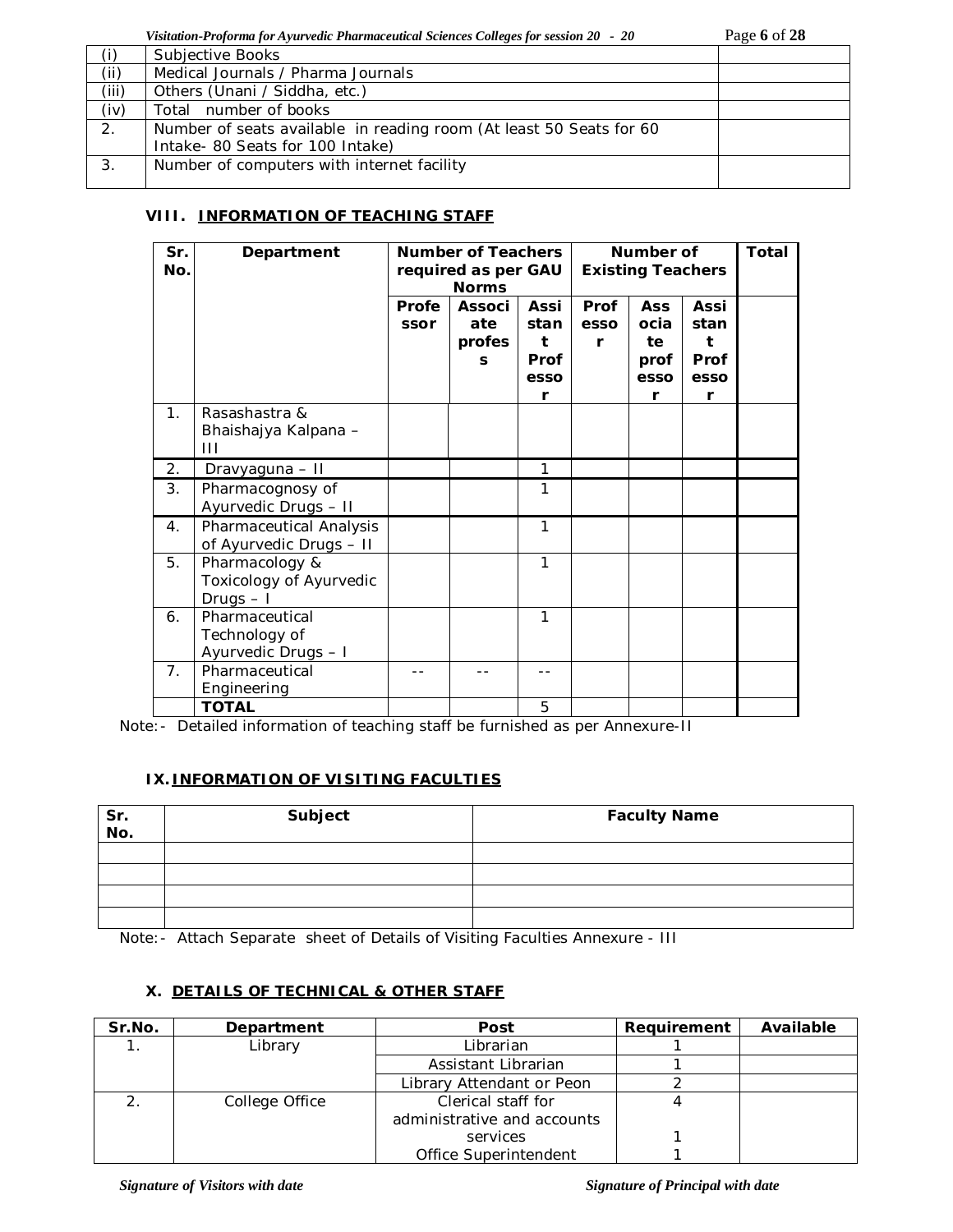|                  | Page 7 of 28<br>Visitation-Proforma for Ayurvedic Pharmaceutical Sciences Colleges for session 20 - 20 |                                               |            |  |  |  |
|------------------|--------------------------------------------------------------------------------------------------------|-----------------------------------------------|------------|--|--|--|
|                  |                                                                                                        | Computer Data operator<br>Store keeper & Peon | 3          |  |  |  |
| 3.               | Rasa Shastra &                                                                                         | Laboratory Technician                         |            |  |  |  |
|                  | Bhaishajya Kalpana - III                                                                               | Laboratory Attenders                          |            |  |  |  |
| $\overline{4}$ . | Dravyaguna - II                                                                                        | Laboratory Technician                         |            |  |  |  |
|                  |                                                                                                        | Laboratory Attenders                          |            |  |  |  |
| 5.               | Pharmacognosy of                                                                                       | Laboratory Technician                         |            |  |  |  |
|                  | Ayurvedic Drugs - II                                                                                   | Laboratory Attenders                          |            |  |  |  |
| 6.               | Pharmaceutical Analysis                                                                                | Laboratory Technician                         |            |  |  |  |
|                  | of Ayurvedic Drugs - II                                                                                | Laboratory Attenders                          |            |  |  |  |
| 7 <sub>1</sub>   | Pharmacology & Toxicology                                                                              | Laboratory Technician                         |            |  |  |  |
|                  | of Ayurvedic Drugs - I                                                                                 | Laboratory Attenders                          |            |  |  |  |
| 8.               | Pharmaceutical Technology                                                                              | Laboratory Technician                         |            |  |  |  |
|                  | of Ayurvedic Drugs - I                                                                                 | Laboratory Attenders                          |            |  |  |  |
| 9.               | Herbal Garden                                                                                          | Gardener                                      |            |  |  |  |
| 10.              |                                                                                                        | <b>Cleaning Personal</b>                      | 1 for Each |  |  |  |
|                  |                                                                                                        |                                               | Floor      |  |  |  |
| <b>TOTAL</b>     |                                                                                                        |                                               | 26         |  |  |  |

Note:- Detailed information of technical & other staff be furnished as per Annexure-IV

## **XI.ADDITIONAL REQUIREMENTS**

|     | <b>College Council</b>                       | Available / Not Available       |
|-----|----------------------------------------------|---------------------------------|
|     | No. of Members                               |                                 |
| ii. | Name of Members (Attach List)                |                                 |
| ii. | Yearly No. of Meetings                       |                                 |
| 2.  | Information regarding college website as per | Yes/No Please furnish the       |
|     | norms (Mention the website address)          | details of information uploaded |
|     |                                              | on College Website as per 9(3)  |
|     |                                              | of MSR.                         |

# **XII. SALARY INFORMATION OF TEACHERS**

| Sr.No.      | Pay Scale + Grade pay                | Tick whichever applicable    | <b>Remarks</b> |
|-------------|--------------------------------------|------------------------------|----------------|
| $1_{\cdot}$ | Mode of payment through Bank         | Yes/No (If no please mention |                |
|             |                                      | reason thereof)              |                |
| 2.          | Pay Scale + Grade pay                | Pay Scale + Grade pay of     |                |
|             |                                      | Professor                    |                |
|             |                                      | Pay Scale + Grade pay of     |                |
|             |                                      | Associate Professor          |                |
|             |                                      | Pay Scale + Grade pay of     |                |
|             |                                      | Assistant Professor          |                |
| 3.          | Existing pay scale of teaching staff | State Govt./UGC/others       |                |
| 4.          | Teachers promotion policy as per     | Yes/No (If no please mention |                |
|             | norms of GAU                         | reason thereof)              |                |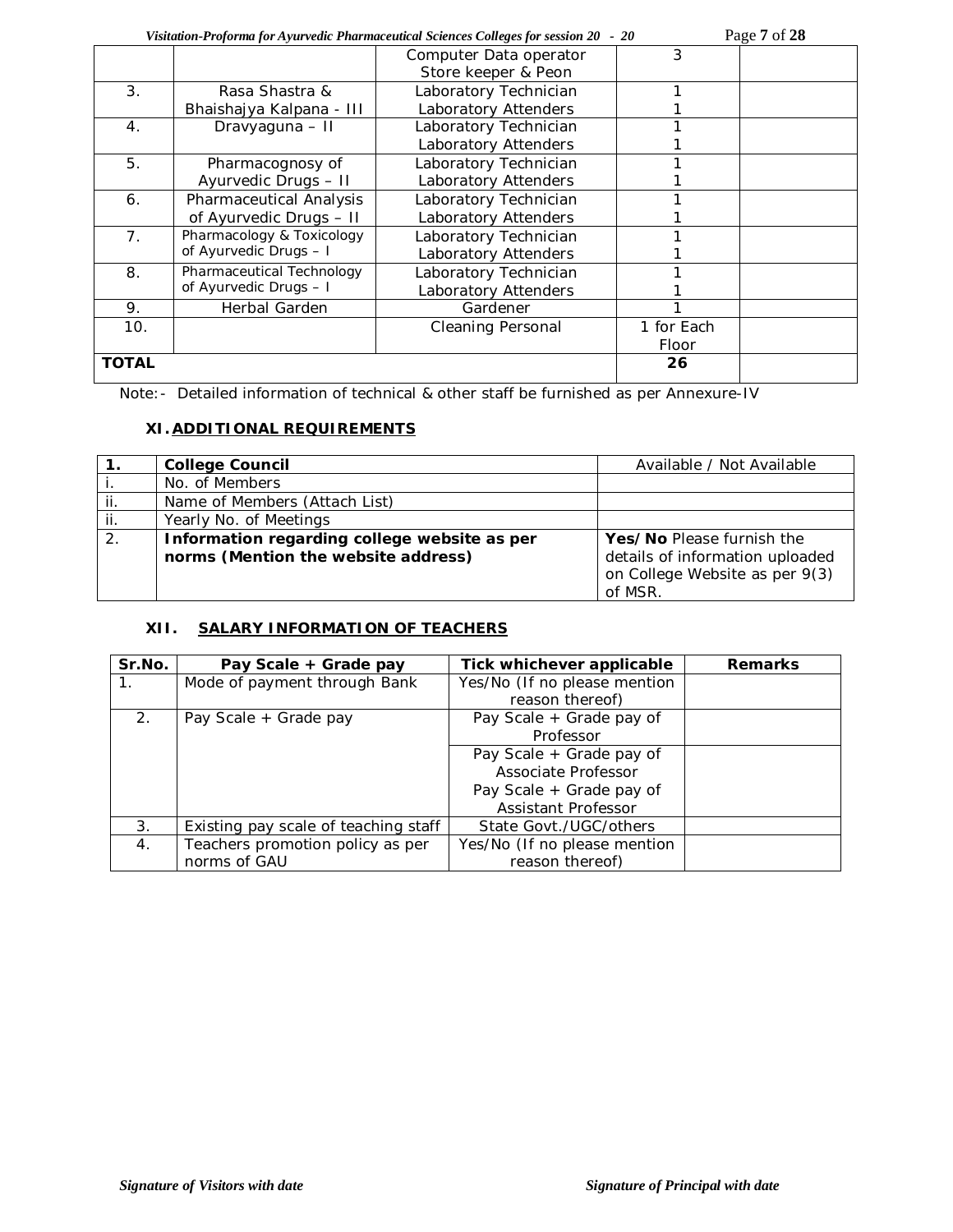### **IX. FINANCIAL INFORMATION**

|                                          |                                   |                     |                     | MONTH WISE EXPENDITURE FROM 1ST JAN 20 TO 31ST DEC 20 |                |             |                       |                |                   |
|------------------------------------------|-----------------------------------|---------------------|---------------------|-------------------------------------------------------|----------------|-------------|-----------------------|----------------|-------------------|
| Sr. No                                   | Month                             | <b>Total salary</b> | <b>Total salary</b> | Total                                                 | Total          | Total       | <b>Total purchase</b> | Total purchase | <b>Building</b>   |
|                                          |                                   | of teaching         | of non              | expenditure on                                        | expenditure    | expenditure | of raw drugs          | of Lab         | construction and  |
|                                          |                                   | staff               | teaching            | purchase of                                           | on furniture & | on          |                       | chemicals      | other expenditure |
|                                          |                                   |                     | staff               | new books                                             | fixtures       | equipments  |                       |                |                   |
|                                          |                                   |                     |                     |                                                       |                | &           |                       |                |                   |
|                                          |                                   |                     |                     |                                                       |                | instruments |                       |                |                   |
| 1                                        | January                           |                     |                     |                                                       |                |             |                       |                |                   |
| $\overline{2}$                           | February                          |                     |                     |                                                       |                |             |                       |                |                   |
| 3                                        | March                             |                     |                     |                                                       |                |             |                       |                |                   |
| 4                                        | April                             |                     |                     |                                                       |                |             |                       |                |                   |
| 5                                        | May                               |                     |                     |                                                       |                |             |                       |                |                   |
| 6                                        | June                              |                     |                     |                                                       |                |             |                       |                |                   |
| $\overline{7}$                           | July                              |                     |                     |                                                       |                |             |                       |                |                   |
| 8                                        | August                            |                     |                     |                                                       |                |             |                       |                |                   |
| 9                                        | September                         |                     |                     |                                                       |                |             |                       |                |                   |
| 10                                       | October                           |                     |                     |                                                       |                |             |                       |                |                   |
| 11                                       | November                          |                     |                     |                                                       |                |             |                       |                |                   |
| 12                                       | December                          |                     |                     |                                                       |                |             |                       |                |                   |
|                                          | <b>Total</b>                      |                     |                     |                                                       |                |             |                       |                |                   |
|                                          | <b>GRAND TOTAL OF EXPENDITURE</b> |                     |                     |                                                       |                |             |                       |                |                   |
|                                          | from $1st$ Jan 20 to $31st$ Dec   |                     |                     |                                                       |                |             |                       |                |                   |
| 20                                       |                                   |                     |                     |                                                       |                |             |                       |                |                   |
| TOTAL INCOME from 1 <sup>st</sup> Jan 20 |                                   |                     |                     |                                                       |                |             |                       |                |                   |
|                                          | to $31st$ Dec 20                  |                     |                     |                                                       |                |             |                       |                |                   |
|                                          |                                   |                     |                     |                                                       |                |             |                       |                |                   |
|                                          |                                   |                     |                     |                                                       |                |             |                       |                |                   |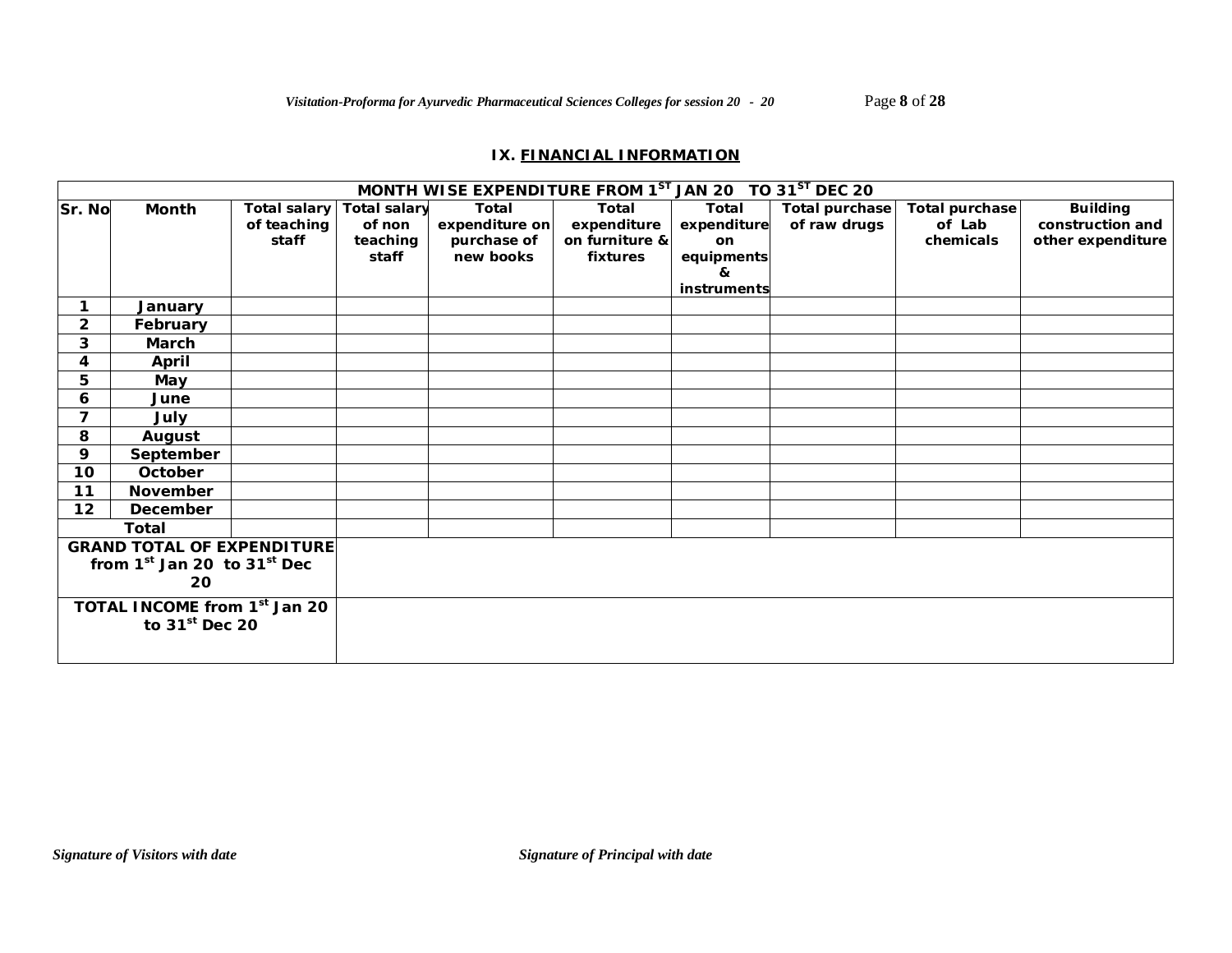### **SECTION C OTHER ALLIED & INFRASTRUCTURE REQUIREMENTS**

## **I) SPORTS AND GAMES FACILITY**

Sports and Games Facility – available / not available

### **II) TRANSPORT FACILITY**

Transport facility – available/not available

#### **III) PROGRESS MADE BY THE INSTITUTION IN LAST TWO YEARS ON SALIENT POINTS**

| Sr.<br>No.     | <b>Important Information of College</b>     | Progress made by college |
|----------------|---------------------------------------------|--------------------------|
| 1 <sub>1</sub> | Construction of college and hospital        |                          |
|                | building                                    |                          |
| 2.             | Appointment of Teaching staff               |                          |
| 3.             | Appointment of Non-Teaching staff           |                          |
| 4.             | Appointment of Paramedical and other        |                          |
|                | Hospital staff                              |                          |
| 5.             | Expansion of various departments of college |                          |
| 6.             | Expansion of Herbal Garden, Plantation of   |                          |
|                | New Plants                                  |                          |
| 7.             | Any national/international/state level      |                          |
|                | seminars, ROTP, etc.                        |                          |
| 8.             | Publication by college and teaching staff   |                          |
| 9.             | Research activities if any                  |                          |
| 10.            | Awards won by teaching staffs and students  |                          |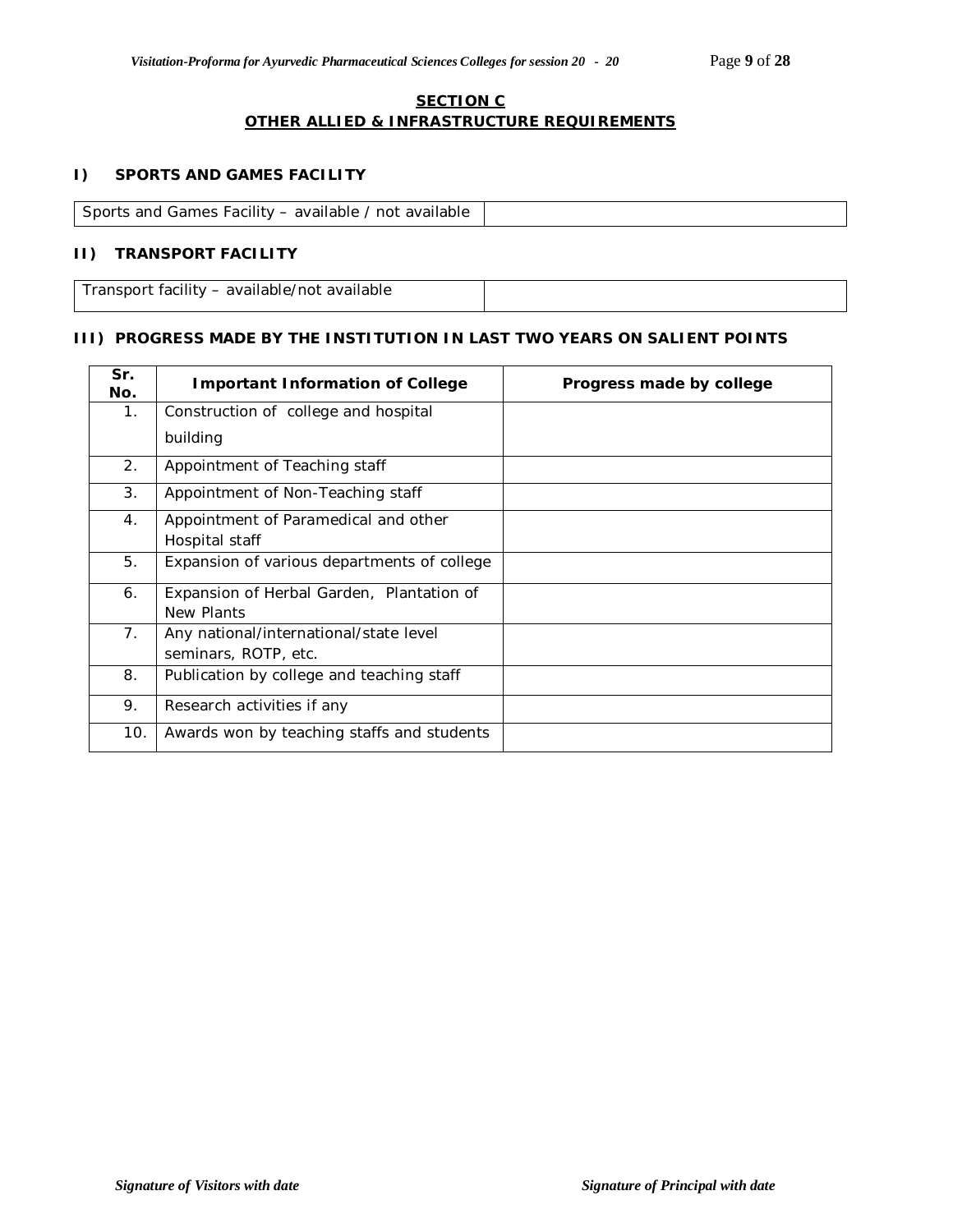# **IV. Declaration of Principal of the College**

|                                                                 | ________________________(name of the College)                                                      |
|-----------------------------------------------------------------|----------------------------------------------------------------------------------------------------|
|                                                                 | solemnly writing that if any information provided by me in Proforma and Annexures found            |
|                                                                 | false, I shall be held responsible in the matter. I shall have no objection if any legal action is |
| taken by the GAU against me.                                    |                                                                                                    |
|                                                                 |                                                                                                    |
|                                                                 |                                                                                                    |
|                                                                 |                                                                                                    |
|                                                                 | Signature of Principal                                                                             |
|                                                                 |                                                                                                    |
| Dated________                                                   |                                                                                                    |
|                                                                 |                                                                                                    |
| Place:                                                          | Name with Stamp                                                                                    |
|                                                                 |                                                                                                    |
|                                                                 |                                                                                                    |
|                                                                 |                                                                                                    |
|                                                                 |                                                                                                    |
|                                                                 | V. Declaration of Secretary/President of the Trust / Society of the College                        |
|                                                                 |                                                                                                    |
|                                                                 |                                                                                                    |
| Secretary/President, ________                                   | (name of                                                                                           |
|                                                                 | the Society) solemnly state that, looking after the management of the college & hospital.          |
|                                                                 | The information provided by the Principal in the Proforma and <b>Annexures</b> are true. If any    |
|                                                                 | information provided by the Principal found false the undersigned has no objection for any         |
| legal action initiated by the GAU against the Principal and me. |                                                                                                    |
|                                                                 |                                                                                                    |
|                                                                 |                                                                                                    |
|                                                                 |                                                                                                    |
|                                                                 | Signature of                                                                                       |
| Secretary/President                                             |                                                                                                    |
|                                                                 |                                                                                                    |
| Dated________                                                   |                                                                                                    |
|                                                                 |                                                                                                    |
|                                                                 |                                                                                                    |
| Place:                                                          | Name with Stamp                                                                                    |
|                                                                 |                                                                                                    |
|                                                                 |                                                                                                    |
|                                                                 |                                                                                                    |
|                                                                 |                                                                                                    |
|                                                                 |                                                                                                    |
|                                                                 |                                                                                                    |
|                                                                 |                                                                                                    |
|                                                                 |                                                                                                    |
|                                                                 |                                                                                                    |
|                                                                 |                                                                                                    |
|                                                                 |                                                                                                    |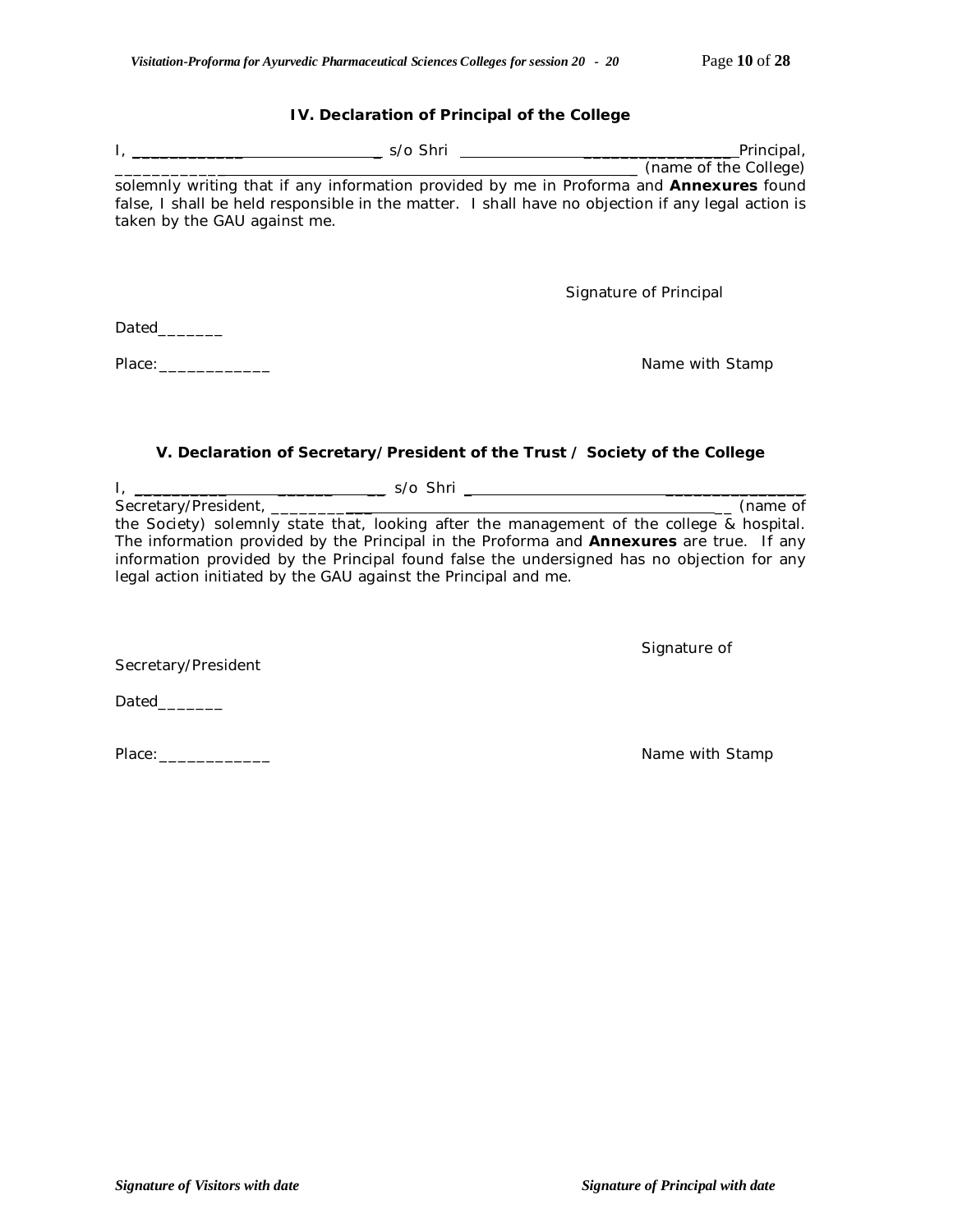| Sr.No.         | Annexure<br><b>Number</b>                                                          | Name of the Annexure                                                                                                                                                                                                                           |  |  |  |  |  |
|----------------|------------------------------------------------------------------------------------|------------------------------------------------------------------------------------------------------------------------------------------------------------------------------------------------------------------------------------------------|--|--|--|--|--|
| 1 <sub>1</sub> | Annexure-I                                                                         | Details of students admitted in Under Graduate course for the year 20                                                                                                                                                                          |  |  |  |  |  |
|                |                                                                                    | $-$ , 20 $-$ & 20 $-$ .                                                                                                                                                                                                                        |  |  |  |  |  |
| 2.             | Annexure-II                                                                        | Proforma to furnish the details of Teaching Staff                                                                                                                                                                                              |  |  |  |  |  |
| 3.             | Annexure-III<br>Details of Visiting Faculties                                      |                                                                                                                                                                                                                                                |  |  |  |  |  |
| 4.             | Proforma to furnish the details of Non-Teaching & Other Staff<br>Annexure-IV       |                                                                                                                                                                                                                                                |  |  |  |  |  |
| 5.             | Details of Equipment & Instruments for various sections of College<br>Annexure - V |                                                                                                                                                                                                                                                |  |  |  |  |  |
|                | A)                                                                                 | Rasashastra and Bhaishajya Kalpana Laboratory (Teaching)                                                                                                                                                                                       |  |  |  |  |  |
|                | B)                                                                                 | Dravyaguna Laboratory                                                                                                                                                                                                                          |  |  |  |  |  |
|                | C)                                                                                 | Pharmacognosy of Ayurvedic Drugs Laboratory                                                                                                                                                                                                    |  |  |  |  |  |
|                | D)                                                                                 | Pharmaceutical Analysis of Ayurvedic Drugs Laboratory                                                                                                                                                                                          |  |  |  |  |  |
|                | E)                                                                                 | Pharmacology & Toxicology of Ayurvedic Drugs Laboratory                                                                                                                                                                                        |  |  |  |  |  |
|                | F)                                                                                 | Pharmaceutical Technology of Ayurvedic Drugs Laboratory                                                                                                                                                                                        |  |  |  |  |  |
| 6.             | Annexure-VI                                                                        | Notarized Affidavit to be filled up by Newly Appointed Teachers after last<br>visitation in the given format                                                                                                                                   |  |  |  |  |  |
| 7.             | Annexure VII                                                                       | Soft copy (in CD/DVD) and hard copy group photographs with Teaching<br>staff and non-teaching staff of College and the visiting faculties<br>separately. The name of each staff member should be mentioned on the<br>bottom of the photograph. |  |  |  |  |  |
| 8.             | Annexure VIII                                                                      | Soft copy (in CD/DVD) of Annexure-II (Details of Teaching Staff) in MS<br>Excel (.xls or .xlsx) format                                                                                                                                         |  |  |  |  |  |

## **LIST OF ANNEXURES TO BE SUBMITTED BY COLLEGE**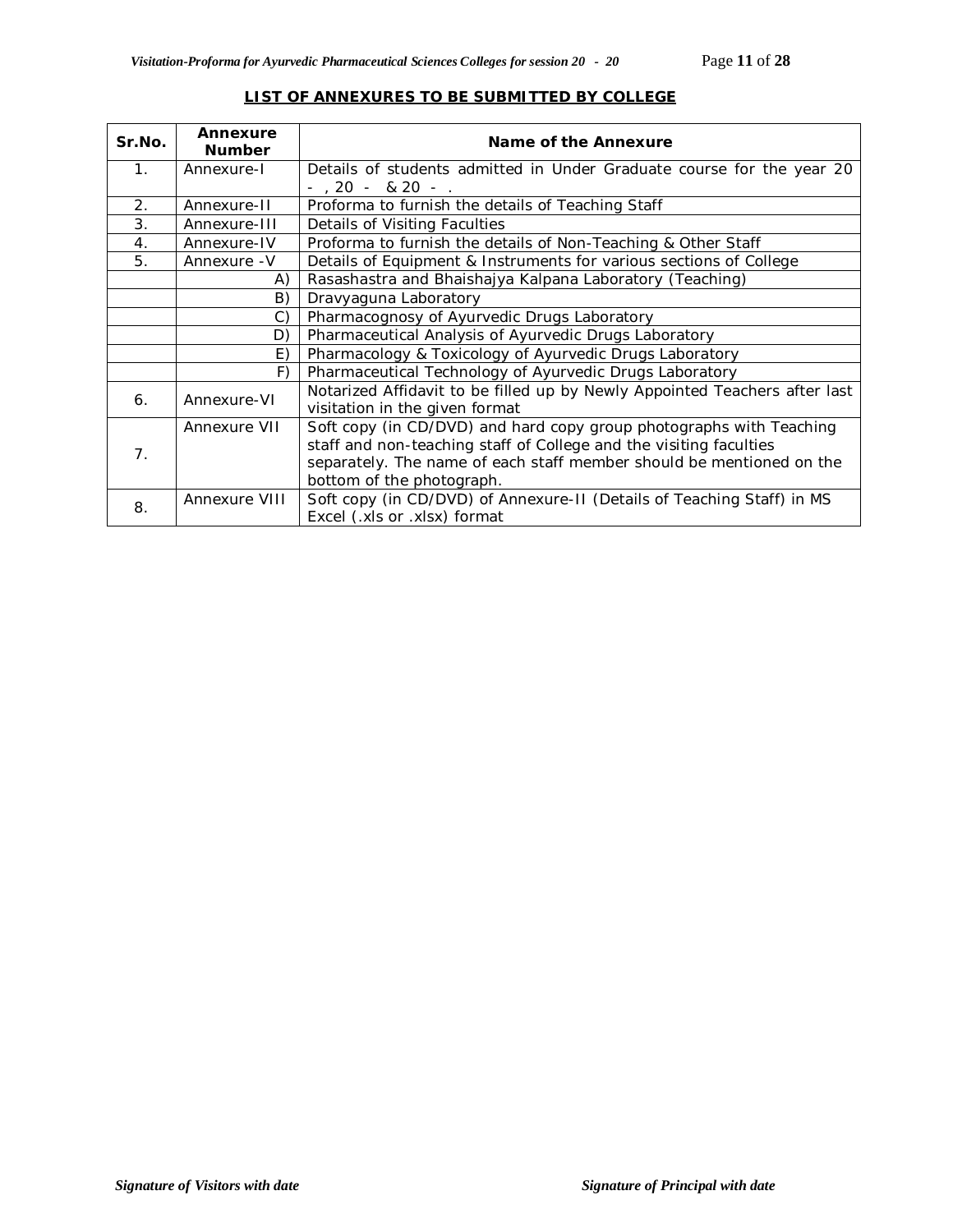#### **ANNEXURE-I**

#### **DETAILS OF UNDER GRADUATE STUDENTS ADMITTED IN THE YEAR 20 - 20 & 20 - 20 \***

| Sr.<br><b>No</b> | <b>Name</b><br>оf<br>Student                                                                                                                                                                                                    | Fatherl<br>'s<br><b>Name</b> | Date<br>Οf<br><b>Birth</b> | Fee<br>Receipt<br>number<br>and date | <b>Residenti</b><br>al<br>address | Managem<br>ent Quotal | $%$ of<br><b>PCB</b><br>in<br>$10+$<br>2 | Category (Gen./<br>SC/ST/OBC/<br>others) |
|------------------|---------------------------------------------------------------------------------------------------------------------------------------------------------------------------------------------------------------------------------|------------------------------|----------------------------|--------------------------------------|-----------------------------------|-----------------------|------------------------------------------|------------------------------------------|
|                  |                                                                                                                                                                                                                                 |                              |                            |                                      |                                   |                       |                                          |                                          |
|                  | $\Phi$ . In the contract of the line of the line of the line of the line of the line of the line of the line of the line of the line of the line of the line of the line of the line of the line of the line of the line of the |                              |                            |                                      |                                   |                       |                                          |                                          |

**\* If applicable**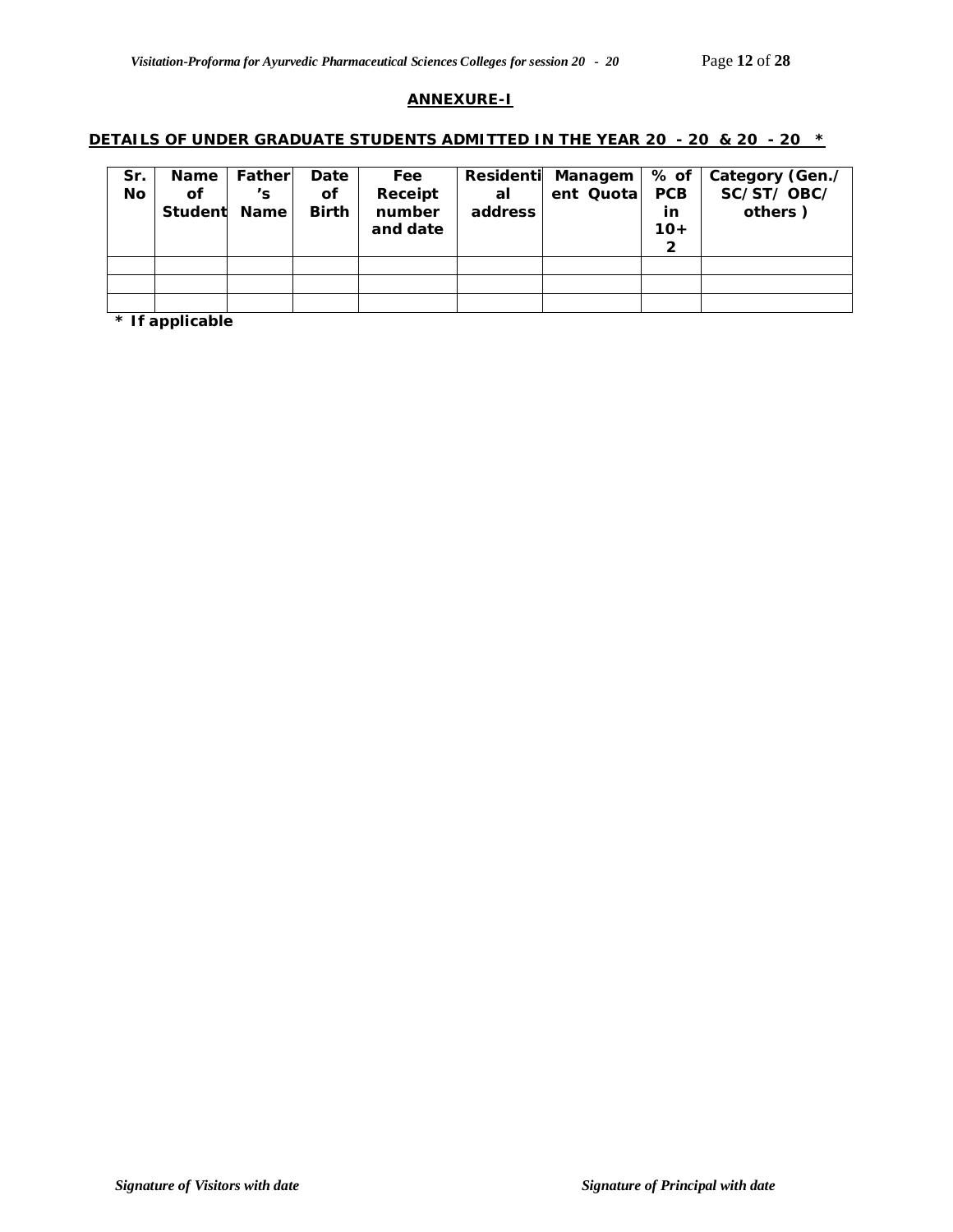| <b>ANNEXURE-II</b>                                |
|---------------------------------------------------|
| PROFORMA TO FURNISH THE DETAILS OF TEACHING STAFF |

| Sr.<br>No | Name of<br>the<br><b>Teacher</b>                                    | Name       | Birth<br>ð | ation<br>Φ<br>ಜ<br>lifi<br>Qua<br>Φ | sity<br>ō<br><u>ior</u><br>ىپ<br>ၛၟ<br>year)<br>Qualifi<br>ات<br>لا &<br>لا & |          | Date wise<br>details of<br>Experience<br>in<br>chronologic<br>al order (1 <sup>st</sup><br>appointmen<br>t to till<br>date) |                             | $\frac{1}{6}$<br>$\mathbf{b}$<br>ಕ<br>든<br>Ф<br>ω<br>ίđ<br>$\Omega$ | č<br>$\widehat{\mathbf{c}}$<br>$\circ$<br>ᄛ<br>$\bar{\mathbb{G}}$<br>actu<br>odde<br>Φ<br>ent<br>ō<br>ត | <b>Addr</b><br>ಸ<br>5<br>ه<br>ъ | Address   | త<br>Numbe<br>pue<br>BO.<br>ate<br>ation<br>پ<br>n | ৳<br>Nar<br>Z<br>Branch<br>Number             | Mobile<br>Teacher<br>જ<br>Number<br>$\overline{\sigma}$ | Photogra<br>ph of<br><b>Teacher</b><br>(Attested<br>by the<br>Principal | Signatur<br>e of<br><b>Teacher</b><br>(At the<br>time of<br>visitatio<br>n) |
|-----------|---------------------------------------------------------------------|------------|------------|-------------------------------------|-------------------------------------------------------------------------------|----------|-----------------------------------------------------------------------------------------------------------------------------|-----------------------------|---------------------------------------------------------------------|---------------------------------------------------------------------------------------------------------|---------------------------------|-----------|----------------------------------------------------|-----------------------------------------------|---------------------------------------------------------|-------------------------------------------------------------------------|-----------------------------------------------------------------------------|
|           | Name<br>Name<br>Middle<br>$\overline{\mathbf{5}}$<br>Sur<br>∸<br>ш. | ather<br>╙ | Date       | ں<br>כ<br>j<br>J<br>J               | Ju<br>ပ                                                                       | Duration | Designation                                                                                                                 | the<br>college<br>ð<br>Name | Θã<br>ଡ଼                                                            | gular<br>O.<br>$\circ$<br>৳<br>₽<br>deputa<br>Φ<br>こ<br>Nati                                            | قع<br>R<br>ᢎ                    | Permanent | ð<br>Registr<br>Name                               | <b>Bank&amp;</b><br>Account<br><u>je</u><br>n | Number<br>Telephone                                     |                                                                         |                                                                             |

**Note: Please download a copy of Annexure I in MS Excel Format (.xls) from the university Website www.ayurveduniversity.edu.in and**  fill up the details and annex the same as softcopy in the form of CD/DVD as Annexure VI. Enclose a Printed / hard copy of the same as **ANNEXURE I** and attach the certified copies of UG Registration Certificates, experience certificates, joining Report, Relieving Order, Form No. 16 and all other relevant documents and original notarized affidavit.

If any teaching staff is promoted after submitting notarized affidavit he/she may submit a new affidavit along with necessary documents and get duly verified by the visitors.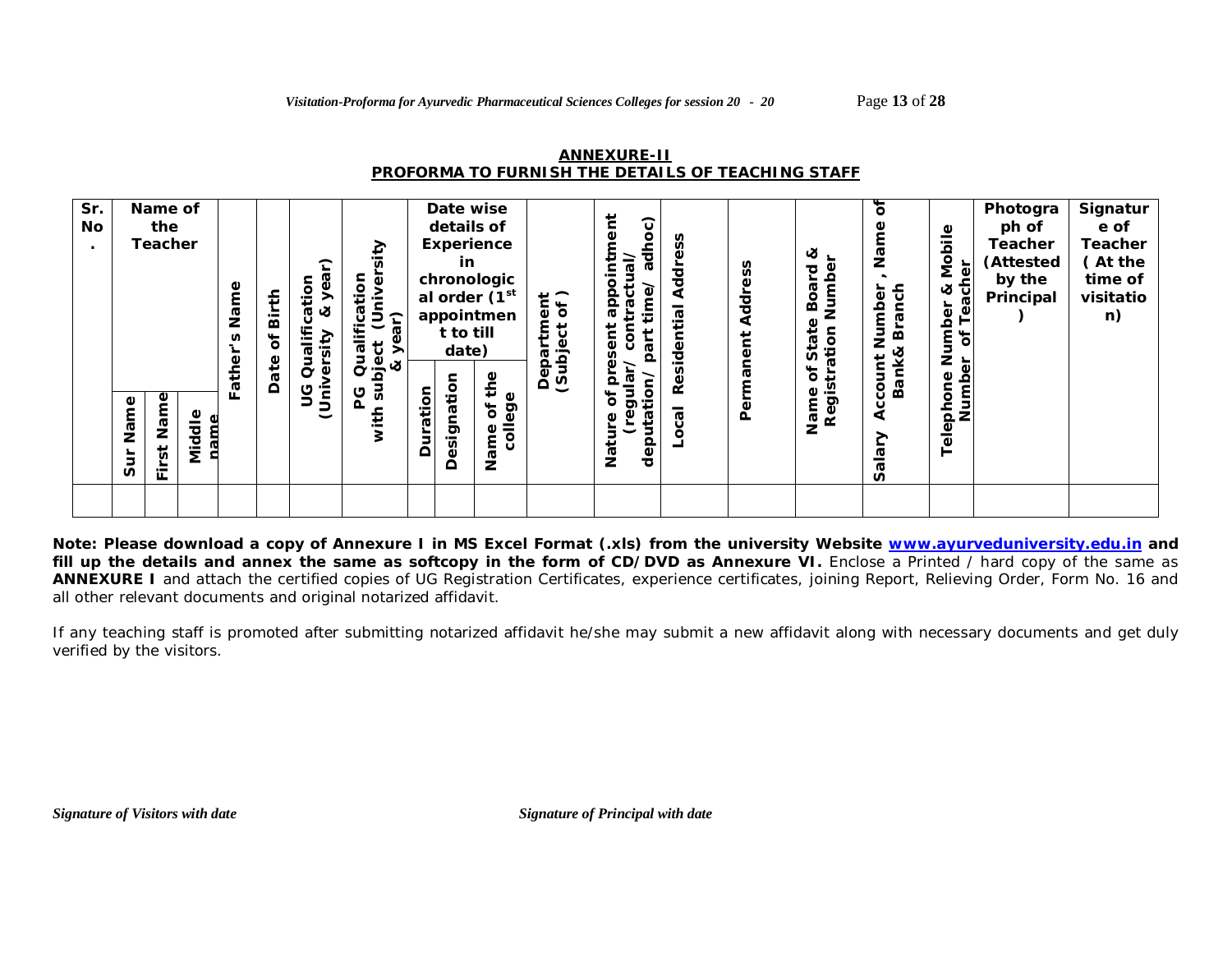## **ANNEXURE-III** *DETAILS OF VISITING FACULTIES*

| 9g<br>Name<br>ပ<br>ິທ<br>Name<br>$\circ$<br>ia<br>S<br>Name<br>ិ<br>┶<br>Φ<br>Φ<br>ත<br>ē9<br>ð<br>≗<br>ω<br>Ф<br>uta<br>Φ<br>nam<br>ਹ<br>$\bar{5}$<br>こ<br>↗<br>ত | Sr.<br>No | Name of<br>the<br><b>Teacher</b>    | Name<br>Birth<br>ð<br>S<br>ather<br>Date | $\widehat{\phantom{a}}$<br>cation<br>Φ<br>త<br>Ě<br>σ<br>ō | ≥<br>tion<br>Φ<br>Qualifica<br>つら<br>$\overline{\mathbf{y}}$<br>Φ<br>$\frac{6}{5}$ $\alpha$ |                        | Date wise<br>details of<br>Experience<br>in<br>chronologic<br>al order (1 <sup>st</sup><br>appointmen<br>t to till<br>date) | $\overline{a}$<br>۵Ë<br>ð<br>t,<br>£<br>ëid<br>ಕ<br>Dep | Ĕ<br>$\widehat{\mathbf{c}}$<br>$\circ$<br>āct<br>Φ<br>dde<br>Ë<br>ō<br>ត<br>se | 공<br>ಸ<br>Ф<br>τ | Address<br>Permanent | જ<br>Numbe<br>짇<br>Boa<br>₽<br>ation<br>$\overline{c}_1$<br>n<br>ð | Φ<br>Σå<br>anch<br>Number<br>ந்<br>Bank&<br>ount | Mobile<br>මි<br>ళ<br>ট<br>ෂී<br>Number<br>ar of Tea<br>៍ | Photogra<br>ph of<br>Teacher<br>(Attested<br>by the<br>Principal | Signatur<br>e of<br><b>Teacher</b><br>(At the<br>time of<br>visitatio<br>n) |
|--------------------------------------------------------------------------------------------------------------------------------------------------------------------|-----------|-------------------------------------|------------------------------------------|------------------------------------------------------------|---------------------------------------------------------------------------------------------|------------------------|-----------------------------------------------------------------------------------------------------------------------------|---------------------------------------------------------|--------------------------------------------------------------------------------|------------------|----------------------|--------------------------------------------------------------------|--------------------------------------------------|----------------------------------------------------------|------------------------------------------------------------------|-----------------------------------------------------------------------------|
| ≏<br>$\blacksquare$<br>n<br>щ.                                                                                                                                     |           | $\overline{\mathbf{5}}$<br>έ<br>Sur |                                          |                                                            |                                                                                             | esignation<br>Duration | the<br>Name                                                                                                                 | ত                                                       | ala<br>൨<br>dep<br>Nati                                                        | قع               |                      | Registr                                                            | Acc<br>of B                                      | Telephone Ni<br>Number                                   |                                                                  |                                                                             |

**Note: Please download a copy of Annexure III in MS Excel Format (.xls) from the university Website www.ayurveduniversity.edu.inand**  fill up the details and annex the same as softcopy in the form of CD/DVD as Annexure VIII. Enclose a Printed / hard copy of the same as **ANNEXURE III** and attach the certified copies of UG Registration Certificates, experience certificates, joining Report, Relieving Order, Form No. 16 and all other relevant documents and original notarized affidavit.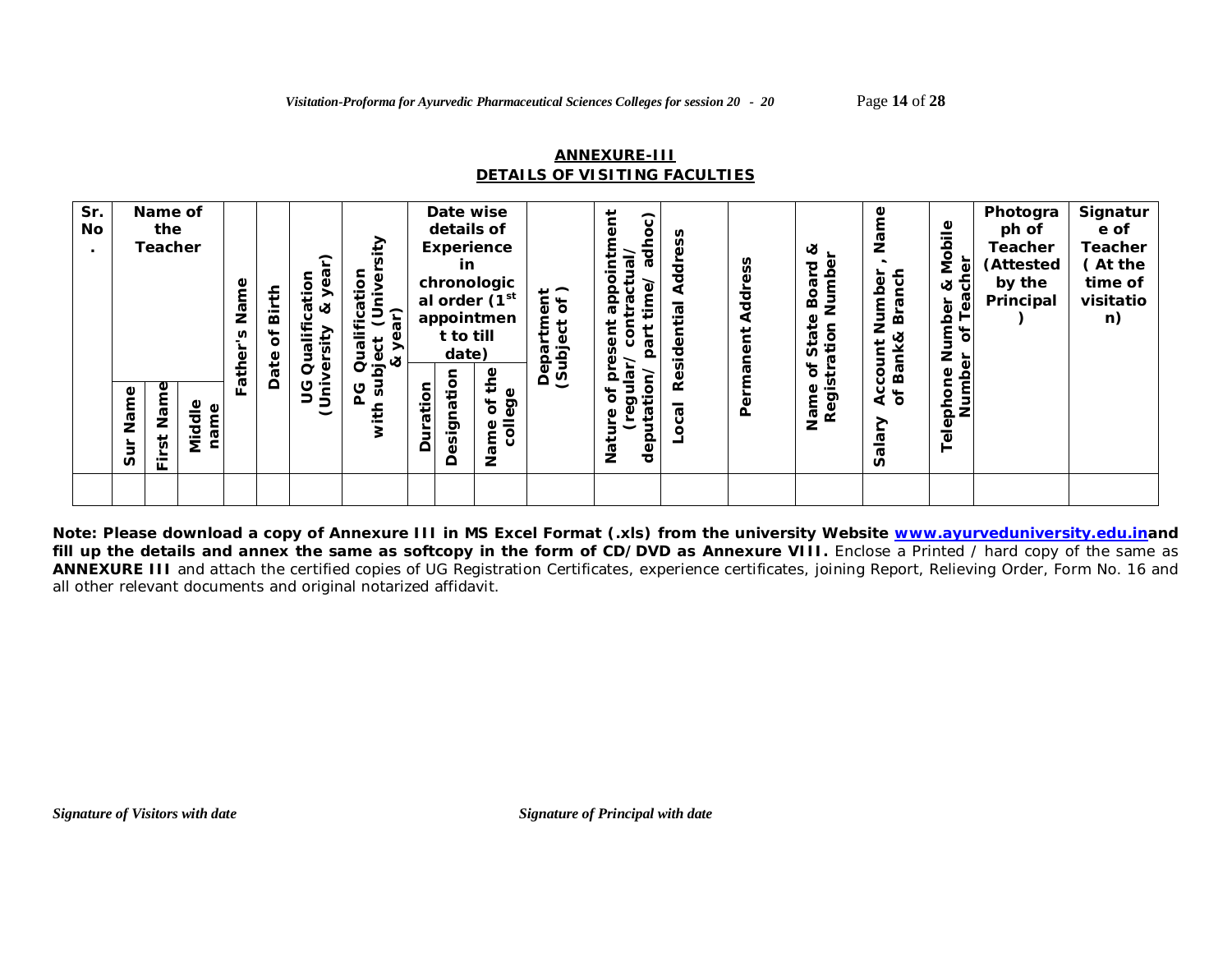## **ANNEXURE-IV**

### **PROFORMA TO FURNISH THE DETAILS OF NON – TEACHING & OTHER STAFF**

| Sr.No. | Name of<br>Employee | <b>Father's</b><br>Name | Qualification | Date of | Nature of<br>Appointment   Appointment<br>(regular/<br>contractual/<br>Part time) | Designation | Name of<br>working<br>department | Pay Scale |
|--------|---------------------|-------------------------|---------------|---------|-----------------------------------------------------------------------------------|-------------|----------------------------------|-----------|
|        |                     |                         |               |         |                                                                                   |             |                                  |           |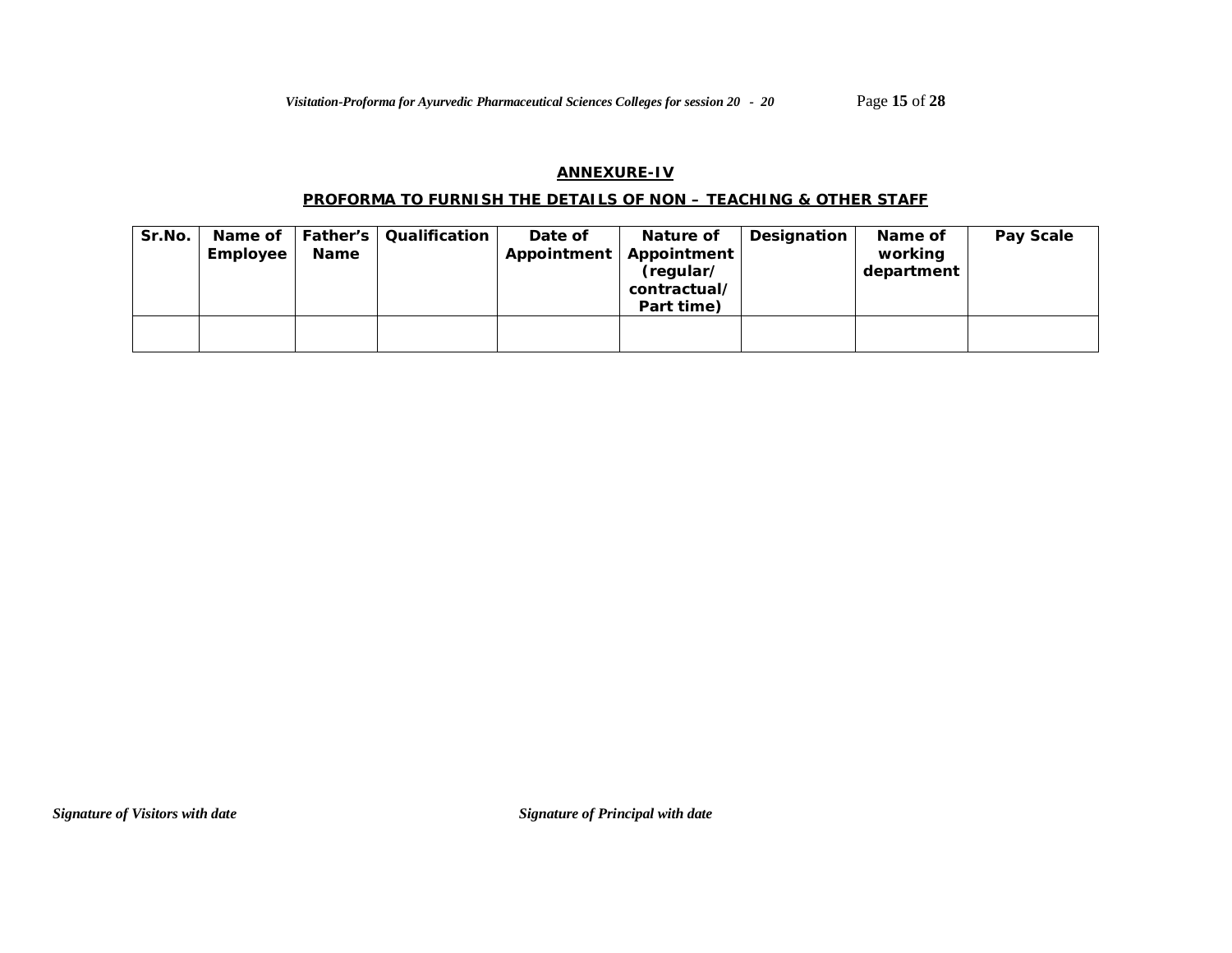## **Annexure - V**

#### **DETAILS OF EQUIPMENT AND INSTRUMENTS FOR VARIOUS SECTIONS OF COLLEGE**

## **A) RASASHASTRA AND BHAISHAJYA KALPANA DEPARTMENT**

| Sr.<br>No. | <b>Name</b>                                            | <b>Minimum</b><br>Requirement | Number of<br><b>Instruments and</b><br>Equipments available |
|------------|--------------------------------------------------------|-------------------------------|-------------------------------------------------------------|
| 1.         | Muffle furnace-Vertical                                | 01                            |                                                             |
| 2.         | Valuka yantra with Bhatthi (for<br>Kupipakva rasayana) | 01                            |                                                             |
| 3.         | Gas stove<br>Single                                    | 10                            |                                                             |
| 4.         | Hasantika(Charcoal stove)                              | 01                            |                                                             |
| 5.         | Wire mesh                                              | 02                            |                                                             |
| 6.         | Distillation apparatus                                 | 01                            |                                                             |
| 7.         | Iron kadai<br>Big                                      | 02                            |                                                             |
| 8.         | Iron kadai (small)                                     | 04                            |                                                             |
| 9.         | Glass beaker<br>500 ml.                                | 01                            |                                                             |
| 10.        | Glass rod                                              | 01                            |                                                             |
| 11.        | Kupi                                                   | 04                            |                                                             |

## **B) DRAVYAGUNA DEPARTMENT**

#### **LIST OF GLASSWARES**

| Sr.No. | Name                     | Reauirement | <b>Available Number</b> |
|--------|--------------------------|-------------|-------------------------|
|        | Plastic jar              |             |                         |
| z.     | Glass jar with glass lid |             |                         |

### **LIST OF GLASSWARES**

| Sr.No. | <b>Essential Equipment and</b><br><b>Instruments</b> | Requirement | <b>Available Number</b> |
|--------|------------------------------------------------------|-------------|-------------------------|
|        | Field magnifier                                      |             |                         |
| 2.     | Compound microscope                                  | 10          |                         |
| 3.     | <b>Dissecting Microscope</b>                         | 20          |                         |
|        | Vasculam                                             |             |                         |
| 5.     | Herbarium press                                      |             |                         |
| 6.     | Hot plate                                            |             |                         |
|        | Hot air oven                                         |             |                         |

#### **C) PHARMACOGNOSY DEPARTMENT**

#### **LIST OF GLASSWARES**

| Sr. No. | <b>Essential Equipment and Instruments</b> | Available<br><b>Number</b> | Requirement |
|---------|--------------------------------------------|----------------------------|-------------|
|         | Separating Funnel                          | 250 <sub>ml</sub>          | 10          |
|         | beaker                                     | $50 \text{ ml}$            | 10          |
|         | beaker                                     | $100 \mathrm{m}$           | 1 (         |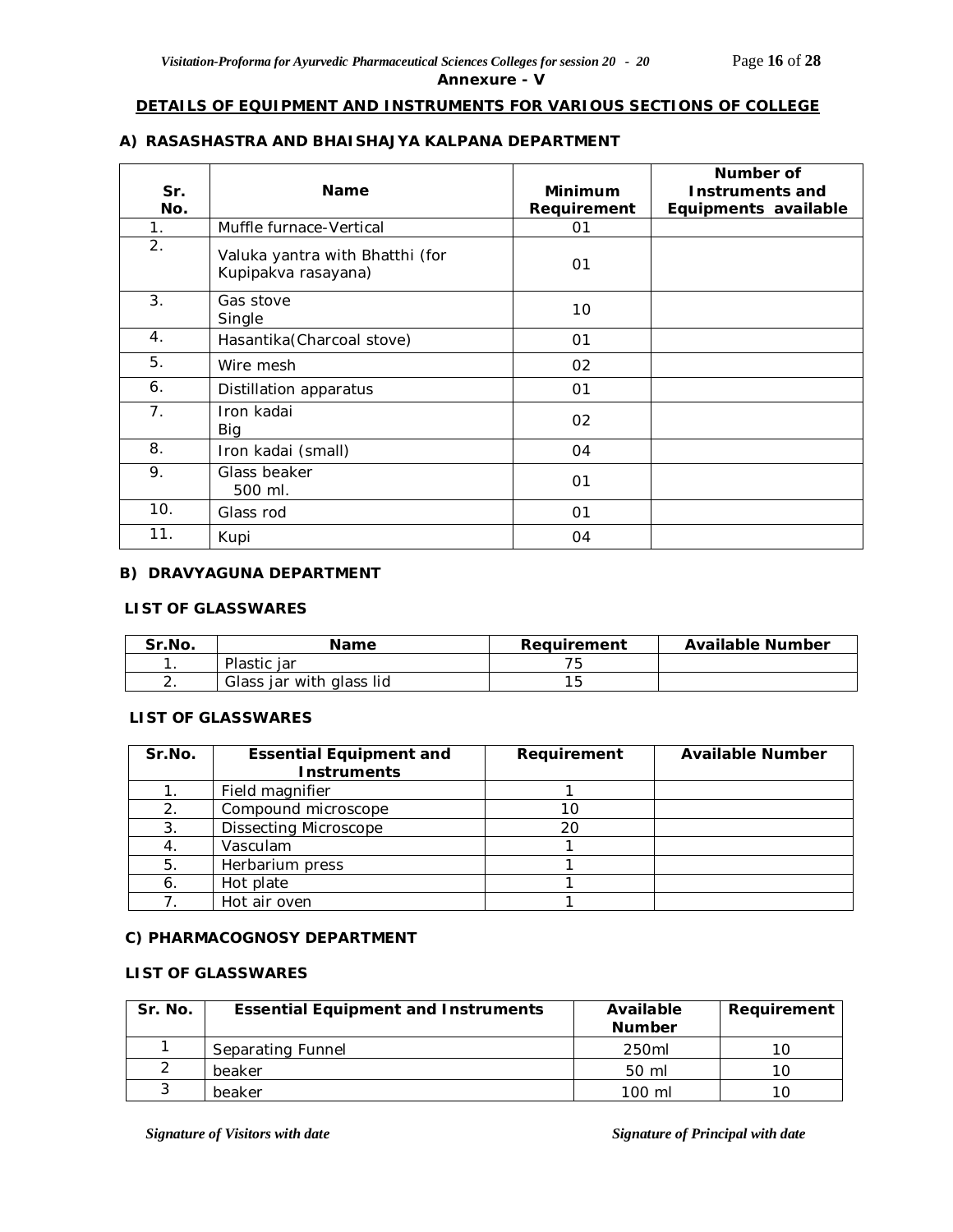|                 | Visitation-Proforma for Ayurvedic Pharmaceutical Sciences Colleges for session 20 - 20 |                | Page 17 of 28 |
|-----------------|----------------------------------------------------------------------------------------|----------------|---------------|
| 4               | beaker                                                                                 | 250 ml         | 10            |
| 5               | beaker                                                                                 | 500 ml         | 10            |
| 6               | Measuring cylinder                                                                     | 100 ml         | 20            |
| $\overline{7}$  | Measuring cylinder                                                                     | 50 ml          | 20            |
| 8               | Measuring cylinder                                                                     | 10 ml          | 20            |
| 9               | Spatula                                                                                |                | 20            |
| 10              | Tripod stand                                                                           | 8 inch         | 20            |
| 11              | Funnel                                                                                 | 6 inch         | 20            |
| 12              | Funnel                                                                                 | 4 inch         | 20            |
| $\overline{13}$ | Evaporating disc                                                                       | 4 inch         | 20            |
| 14              | Pipette                                                                                | $1 \,$ ml      | 05            |
| 15              | Pipette                                                                                | $2 \,$ ml      | 05            |
| 16              | Pipette                                                                                | 5 <sub>m</sub> | 05            |
| 17              | Pipette                                                                                | 10 ml          | 05            |
| 18              | Pipette                                                                                | 25 ml          | 40            |
| 19              | Dropper                                                                                | 10 ml          | 10            |
| 20              | Capillaries                                                                            |                | 200           |
| 21              | Pair of Tongs                                                                          |                | 05            |
| 22              | <b>Test Tubes</b>                                                                      | 20 ml          | 200           |
| 23              | Test Tube Holder                                                                       |                | 20            |
| 24              | <b>Test Tube Stand</b>                                                                 |                | 10            |
| 25              | Pipette stand                                                                          |                | 02            |
| 26              | <b>Conical Flask</b>                                                                   | 250 ml         | 10            |
| 27              | Volumetric Flask                                                                       | 250 ml         | 05            |
| 28              | <b>Volumetric Flask</b>                                                                | 100 ml         | 05            |
| 29              | Wash Botteles                                                                          | 250 ml         | 20            |
| 30              | Spray Bottle for T.L.C.                                                                | 50 ml          | 10            |
| 31              | <b>Burette</b>                                                                         | 50 ml          | 10            |
| 32              | <b>Burette Stand</b>                                                                   |                | 02            |
| 33              | <b>Glass Mortar Pestle</b>                                                             | 5 inch D.M.    | 05            |

### **LIST OF INSTRUMENTS**

| Sr. No. | <b>Equipments</b>          | <b>Minimum</b>      | Available | Remarks /       |
|---------|----------------------------|---------------------|-----------|-----------------|
|         |                            | <b>Requirements</b> | Nos.      | <b>Required</b> |
|         | Microscope with Micrometry | 01                  |           |                 |
|         | and attached camera        |                     |           |                 |
| 2       | Slide                      | 2 Boxes             |           |                 |
| 3       | Cover Slips                | 2 Boxes             |           |                 |
| 4       | Soxhlet apparatus          | 02                  |           |                 |
| 5       | Water Bath                 | 01                  |           |                 |
| 6       | TLC chamber and sprayer    | 05                  |           |                 |
|         | Clavengers apparatus       | 02                  |           |                 |
| 8       | Hot Air Oven               | 01                  |           |                 |
| 9       | Incubator                  | 01                  |           |                 |
| 10      | Stage Micrometer           | 05                  |           |                 |
| 11      | Eye piece Micrometer       | 05                  |           |                 |
| 12      | Magnetic Stirrer           | 05                  |           |                 |
| 13      | Test Sieve for microscopy  | 1 set               |           |                 |
| 14      | Rotary Microtome for       |                     |           |                 |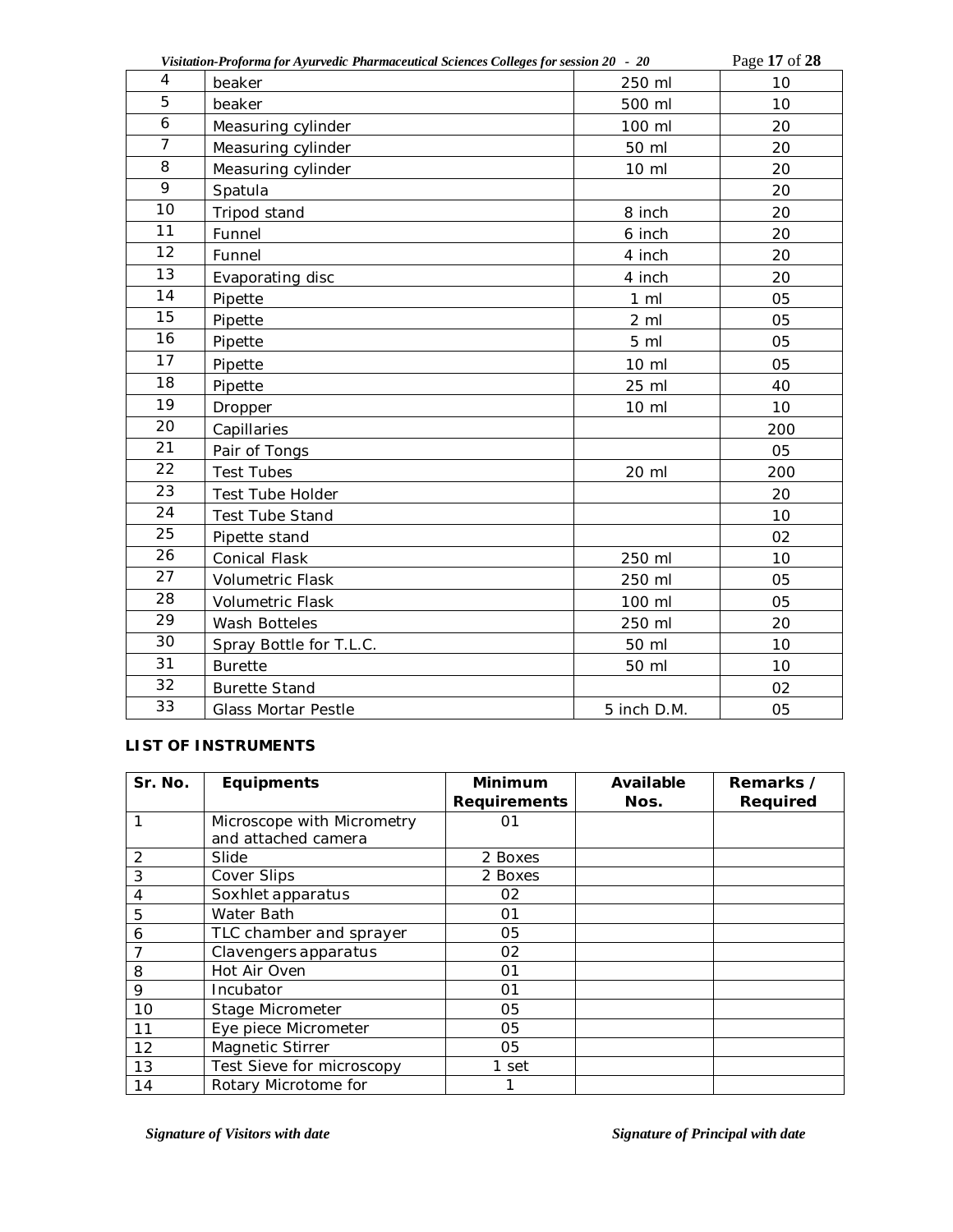*Visitation-Proforma for Ayurvedic Pharmaceutical Sciences Colleges for session 20 - 20* Page **18** of **28**

| sectioning of plant parts with<br>all accessories |  |  |
|---------------------------------------------------|--|--|
| Automatic Knife Sharpner                          |  |  |
| UV Chamber                                        |  |  |

## **D) PHARMACEUTICAL ANALYSIS DEPARTMENT**

## **LIST OF GLASSWARE**

| Sr. No.                  | Name                     | Capacity       | Qty.           |
|--------------------------|--------------------------|----------------|----------------|
| 1                        | Separating Funnel        | 250ml          | 20             |
| $\overline{2}$           | Beaker                   | 50 ml          | 25             |
| 3                        | Beaker                   | 100 ml         | 25             |
| $\overline{\mathcal{A}}$ | Beaker                   | 250 ml         | 25             |
| 5                        | Beaker                   | 500 ml         | 20             |
| 6                        | Measuring cylinder       | 100 ml         | 25             |
| $\overline{7}$           | Measuring cylinder       | 50 ml          | 25             |
| 8                        | Measuring cylinder       | 10 ml          | 25             |
| 9                        | Spatula                  |                | 30             |
| 10                       | Tripod stand             | 8 inch         | 20             |
| 11                       | Funnel                   | 6 inch         | 20             |
| 12                       | Funnel                   | 4 inch         | 20             |
| 13                       | Evoperating disc         | 4 inch         | 25             |
| 14                       | Pipette                  | $1 \,$ ml      | 20             |
| 15                       | Pipette                  | $2 \,$ ml      | 20             |
| 16                       | Pipette                  | 5 <sub>m</sub> | 20             |
| 17                       | Pipette                  | 10 ml          | 20             |
| 18                       | Pipette                  | 25 ml          | 20             |
| 19                       | Pipette                  | 50 ml          | 20             |
| 20                       | Pipette Bulk             | 25 ml          | 20             |
| 21                       | Pipette Bulk             | 50 ml          | 20             |
| 22                       | Crucible porcelain       | 10 ml          | 25             |
| 23                       | <b>Burette</b>           | 50 ml          | 25             |
| 24                       | Dropper                  | 10 ml          | 20             |
| 25                       | Watch Glass              |                | 20             |
| 26                       | Petri dish               | 8 cm.          | 20             |
| 27                       | Glass slides             |                | 40             |
| 28                       | Glass plates for T.L.C.  | 10x10 c.m.     | 20             |
| 29                       | Glass Chamber for T.L.C. |                | 10             |
| $30\,$                   | Capillaries              |                | 100            |
| 31                       | Pair of Tongs            |                | 20             |
| 32                       | <b>Test Tubes</b>        | 20 ml          | 100            |
| 33                       | Test Tube Holder         |                | 25             |
| 34                       | <b>Test Tube Stand</b>   |                | 20             |
| 35                       | Pipette stand            |                | 5              |
| 36                       | Iodine Flask             | 250 ml         | 40             |
| 37                       | Air Condenser            |                | 20             |
| 38                       | Clevenger assembly       |                | $\overline{a}$ |
| 39                       | Soxhlet apparatus        |                | $\overline{2}$ |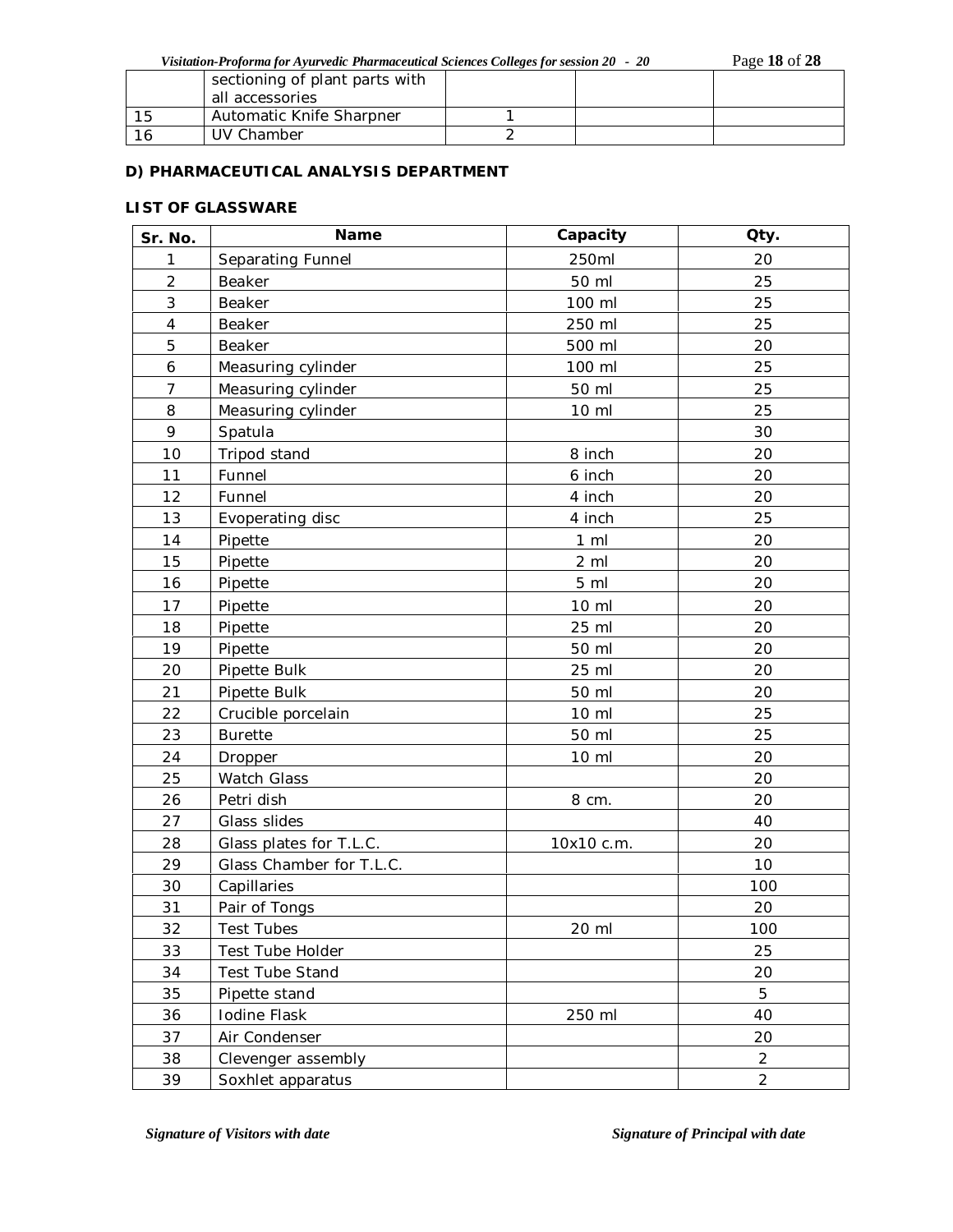|    | Visitation-Proforma for Ayurvedic Pharmaceutical Sciences Colleges for session 20 - 20 |                  | Page 19 of 28 |
|----|----------------------------------------------------------------------------------------|------------------|---------------|
| 40 | <b>Conical Flask</b>                                                                   | 250 ml           | 40            |
| 41 | Volumetric Flask                                                                       | 250 ml           | 20            |
| 42 | <b>Volumetric Flask</b>                                                                | 100 ml           | 20            |
| 43 | Wash Bottles                                                                           | 250 ml           | 20            |
| 44 | Spray Bottle for T.L.C.                                                                | 50 ml            | 20            |
| 45 | <b>Burette Stand</b>                                                                   |                  | 20            |
| 46 | <b>Glass Mortar Pestle</b>                                                             | $5$ inch $D.M$ . | 5             |

## **LIST OF INSTRUMENTS**

## **Essential Requirement**

| Sr. No.       | <b>Name</b>                     | Requirement   |
|---------------|---------------------------------|---------------|
|               | Water Bath- 12 Holes            |               |
| $\mathcal{P}$ | Hot Air Oven                    | 2             |
| 3             | Muffle Furnace                  | 2             |
| 4             | <b>Bunsen Burner</b>            | 5             |
| 5             | <b>Hot Plate</b>                | 5             |
| 6             | Digital Balance                 | 2             |
|               | pH Meter                        | 2             |
| 8             | Abbe's Refrectometer            | 5             |
| 9             | Hand held Refrectometer         | 10            |
| 10            | Polarimeter                     |               |
| 11            | Flame Photometer                |               |
| 12            | U.V.Spectrophoto meter          |               |
| 13            | Tablet Disintegration apparatus |               |
| 14            | Friability Test Apparatus       |               |
| 15            | U.V.Chamber                     | $\mathcal{P}$ |

## **Desirable Requirement**

| Sr. No. | Name                  | Requirement |
|---------|-----------------------|-------------|
|         | Ultra Sonicator       |             |
|         | I.R. Moisture Balance |             |
|         | Glassware Washer      |             |

## **E) PHARMACOLOGY & TOXICOLOGY OF AYURVEDIC DRUGS**

#### **LIST OF GLASSWARE**

| Sr. No.        | Name & Capacity                                               | Qty.   |
|----------------|---------------------------------------------------------------|--------|
| $\mathbf{1}$ . | Plastic Jar                                                   | 5      |
| 2.             | Animal cage plastic                                           | 6      |
| 3.             | Water bottle for animals                                      | 6      |
| 4.             | Pipettes<br>0.1ml, 0.2ml, 0.5ml, 1ml, 2ml, 5ml, 10ml, 20, ml. | 5 each |
| 5.             | Micropipettes 0.1, 0.2, 05, 1, 2, 3 ml                        | 5 each |
| 6.             | Beakers10,20, 50, 100, 200, 500, 1000, 2000ml                 | 5 each |
| 7 <sub>1</sub> | Test tubes 10ml                                               | 100    |
| 8.             | Artery forceps                                                | 15     |
| 9.             | Claps                                                         | 15     |
| 10.            | I.V. infusion sets                                            | 10     |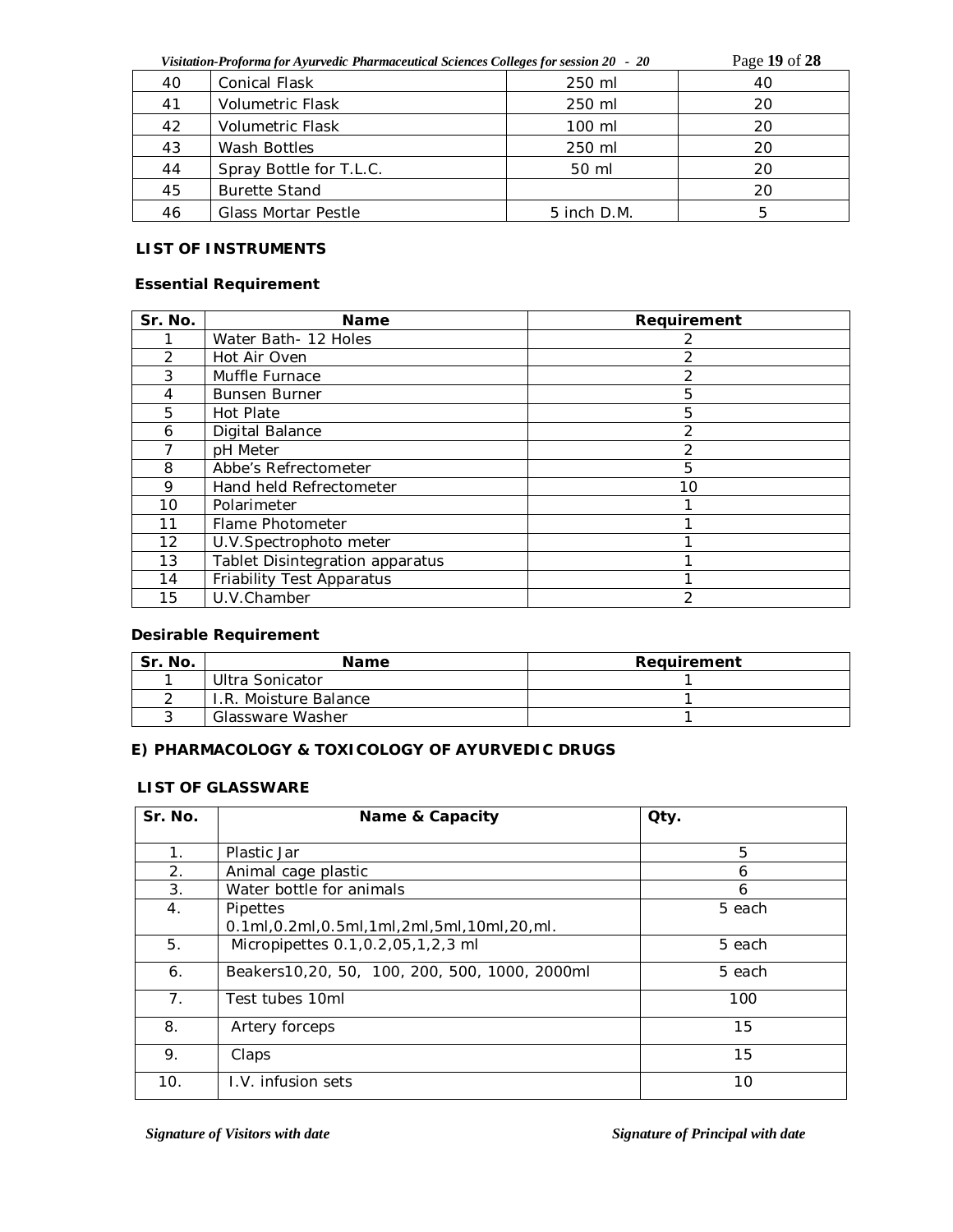| Visitation-Proforma for Ayurvedic Pharmaceutical Sciences Colleges for session 20 - 20 |                                                   | Page 20 of 28 |
|----------------------------------------------------------------------------------------|---------------------------------------------------|---------------|
|                                                                                        | 11.   Plastic beakers 100, 200, 500, 1000, 2000ml | 5 each        |

### **LIST OF INSTRUMENTS**

| Sr. No. | <b>Name</b>                                          | <b>Required</b> |
|---------|------------------------------------------------------|-----------------|
|         |                                                      |                 |
| 1.      | Electro-convulsiometer                               |                 |
| 2.      | Cook's pole climbing apparatus                       |                 |
| 3.      | Open-field behaviour apparatus                       |                 |
| 4.      | Elevated Plus maze for Rat & Mice                    |                 |
| 5.      | Tunnel board apparatus                               |                 |
| 6.      | Plethymometer                                        |                 |
| 7.      | Tele thermometer                                     |                 |
| 8.      | Eddy's hot plate (Analgesiometer)                    |                 |
| 9.      | Analgesiometer (Radient heat type)                   |                 |
| 10.     | Actophotometer                                       |                 |
| 11.     | Microscope with H.lamp                               | $\overline{2}$  |
| 12.     | Isolated tissue assemblies                           | 4               |
| 13.     | Dissection box                                       | 4               |
| 14.     | Relevant photographs, charts and audio visual c.d.'s |                 |

# **F) PHARMACEUTICAL TECHNOLOGY OF AYURVEDIC DRUGS**

## **LIST OF GLASSWARES**

| Sr. | <b>Name</b>          | Quantity.       | Requirement | <b>Remarks</b> |
|-----|----------------------|-----------------|-------------|----------------|
| No. |                      |                 |             |                |
| 1   | Mortar pastel        | 8 inches Dia.   | 20          |                |
| 2   | Beaker               | 50 ml           | 25          |                |
| 3   | <b>Beaker</b>        | 100 ml          | 25          |                |
| 4   | Beaker               | 250 ml          | 25          |                |
| 5   | <b>Beaker</b>        | 500 ml          | 5           |                |
| 6   | Measuring cylinder   | 100 ml          | 25          |                |
| 7   | Measuring cylinder   | 50 ml           | 25          |                |
| 8   | Measuring cylinder   | $10 \mathrm{m}$ | 25          |                |
| 9   | Spatula              |                 | 30          |                |
| 10  | Tripod stand         | 8 inch          | 20          |                |
| 11  | Funnel               | 6 inch          | 20          |                |
| 12  | Funnel               | 4 inch          | 20          |                |
| 13  | Evaporating disc     | 4 inch          | 25          |                |
| 14  | Evaporating disc     | 3 inch          | 25          |                |
| 15  | <b>Bunsen Burner</b> | 6 inch          | 20          |                |

### **LIST OF INSTRUMENTS**

# **Essential Requirement**

| Sr.<br>No. | <b>INSTRUMENTS</b>                   | Reauirement | Remarks |
|------------|--------------------------------------|-------------|---------|
|            | Table top tablet compression machine |             |         |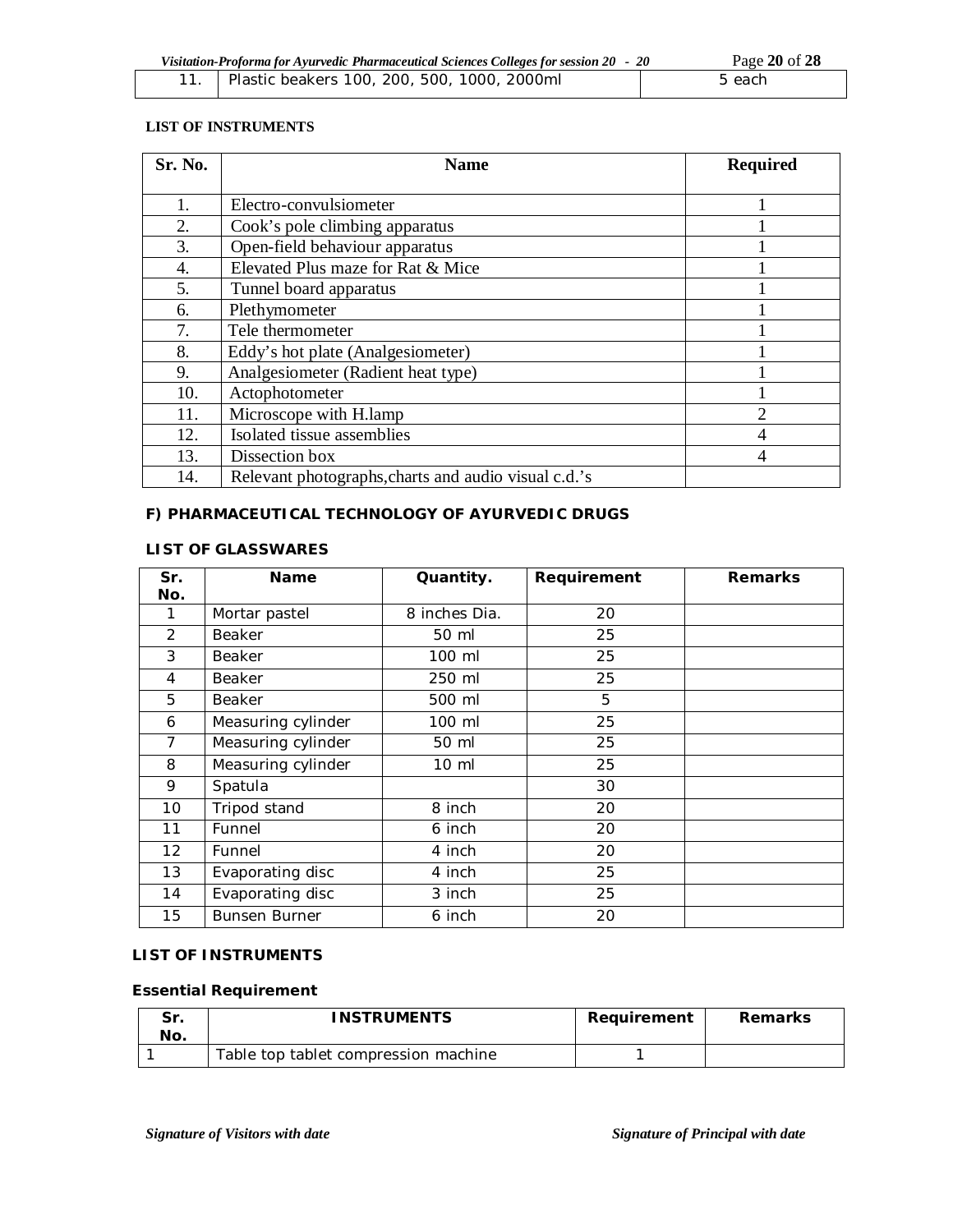|                | Visitation-Proforma for Ayurvedic Pharmaceutical Sciences Colleges for session 20 - 20      |                | Page 21 of 28 |
|----------------|---------------------------------------------------------------------------------------------|----------------|---------------|
| 2              | Table top cream/ointment manufacturing<br>vessel<br>with adjustment of homogenizer & vacuum | 1              |               |
| 3              | Weighing balance (4 digit)                                                                  | 4              |               |
| $\overline{4}$ | Mixer with exchangable attachments (Table<br>Top)                                           | $\overline{2}$ |               |
| 5              | Homogeniser (Table Top)                                                                     | $\overline{2}$ |               |
| 6              | Tablet Comression (8 or 16 station)                                                         | 1              |               |
| $\overline{7}$ | Monsento Hardness Tester                                                                    | $\overline{2}$ |               |
| 8              | <b>Phizer Hardness Tester</b>                                                               | $\overline{2}$ |               |
| 9              | GMP Granulator (Lab model)                                                                  | 1              |               |
| 10             | Capsule filling machine (Manual, Lab model,<br>Table Top.)                                  | 1              |               |
| 11             | <b>Suppository Moulds</b>                                                                   | 4              |               |
| 12             | Tapping Device for sieves (Partical size<br>determination)                                  | 1              |               |
| 13             | Vaccume pump 0.5 HP                                                                         | 1              |               |
| 14             | Disintigrator                                                                               |                |               |
| 15             | Dissolution test apperatus                                                                  |                |               |
| 16             | Digital Balance (0.001 gm capacity)                                                         | $\overline{2}$ |               |
| 17             | Jacketed vessel (for Semisolid products)                                                    | 1              |               |
| 18             | Pulverizer lab model                                                                        | 1              |               |
| 19             | Water Bath                                                                                  | $\overline{2}$ |               |

# **Desirable Requirement**

| Sr. No.        | <b>Name of Instruments</b>                                 | <b>Quantity</b> |
|----------------|------------------------------------------------------------|-----------------|
|                | Table top tablet compression machine                       |                 |
| $\overline{2}$ | Table top cream/ointment manufacturing vessel              |                 |
|                | with adjustment of homogeniser & vaccume                   |                 |
| 3              | Vaccume pump 0.5 HP                                        |                 |
| 4              | Jacketed vessel (for Semisolid products)                   |                 |
| 5              | fully automatic Digital Powder Characteristic Tester       |                 |
|                | Optical Microscope with Camera Lucida and Moniter          |                 |
| 6              | Attachment                                                 |                 |
|                | Computer (With Internal Lan or WIFI)(2 for staff and 1 for |                 |
|                | Instrumentation Lab.)                                      | 3               |
| 8              | LCD Projector                                              |                 |
| 9              | <b>LCD</b> Projector Mount                                 |                 |
| 10             | Laptop (for 1. LCD projector)                              |                 |
| 11             | UPS for Computer / LCD projecter                           |                 |
| 12             | Scott Volumeter (Powder bulk density volumeter)            |                 |

## **LIST OF CHEMICALS**

# **A) DRVYAGUNA DEPARMENT**

| Sr.No. | Name of chemical | Pack size ml/gm | Available |
|--------|------------------|-----------------|-----------|
|        | <b>Formalin</b>  | 5 lit           |           |
|        | Ethyl Alcohol    | 2 lit           |           |
| . ب    | Acetic acid      | 2 lit           |           |
|        | Glycerine        | 200 ml          |           |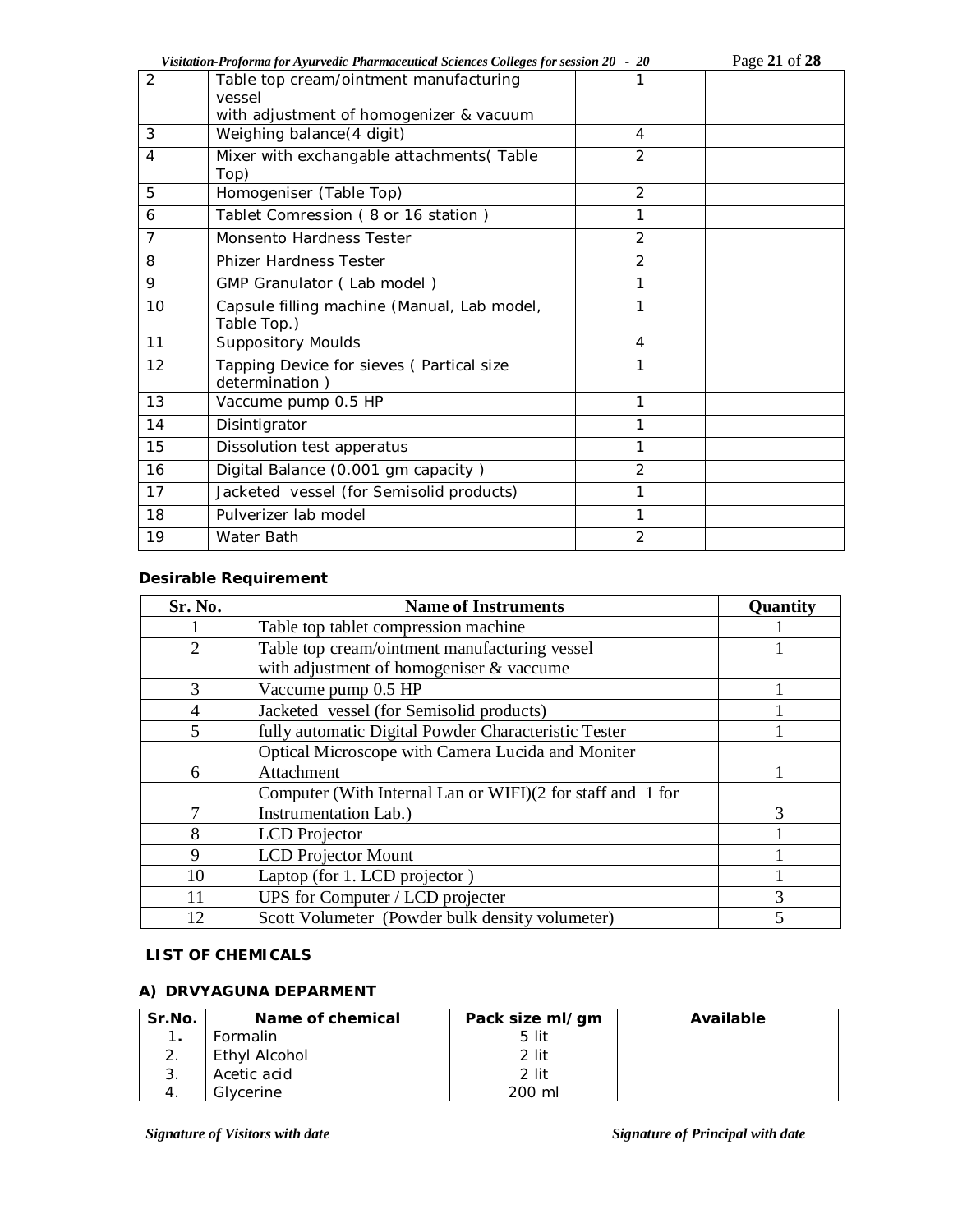# **B) PHARMACOGNOSY DEPARTMENT**

| Sr. No.        | <b>Chemicals</b>             | <b>Minimum</b><br>Requirement | <b>Available Nos.</b> | Remarks/<br>Required |
|----------------|------------------------------|-------------------------------|-----------------------|----------------------|
| $\mathbf{1}$   | Acetic anhydride             | 500 ml                        |                       |                      |
| $\overline{2}$ | Ferric Sulphate              | 500 gm                        |                       |                      |
| $\overline{3}$ | Pyrridine                    | 500 ml                        |                       |                      |
| $\overline{4}$ | Sodium Nitropruside          | 500 ml                        |                       |                      |
| $\overline{5}$ | <b>KOH</b>                   | 500 gm                        |                       |                      |
| 6              | <b>NaOH</b>                  | 500 gm                        |                       |                      |
| $\tau$         | Hydroflouric acid 40%        | 500 ml                        |                       |                      |
| 8              | $m$ – nitrobenzene           | 500 ml                        |                       |                      |
| 9              | Kedde Reagent                | 500 ml                        |                       |                      |
| 10             | Sodium Borate                | 500 gm                        |                       |                      |
| 11             | $p$ – nitrosodimethylaneline | 500 ml                        |                       |                      |
| 12             | <b>Bromine Solution</b>      | 500 ml                        |                       |                      |
| 13             | Kieselguhr                   | 500 gm                        |                       |                      |
| 14             | Picric acid                  | 500 ml                        |                       |                      |
| 15             | Sodium carbonate             | 500 gm                        |                       |                      |
| 16             | Vanilline                    | 500 ml                        |                       |                      |
| 17             | Mayer's Reagent              | 500 ml                        |                       |                      |
| 18             | Wagner's Reagent             | 500 ml                        |                       |                      |
| 19             | Hager's Reagent              | 500 ml                        |                       |                      |
| 20             | Dragondroff's Reagent        | 500 ml                        |                       |                      |
| 21             | NH <sub>3</sub>              | 1 Ltr                         |                       |                      |
| 22             | Petroleum Ether $60 - 80$    | 1 Ltr                         |                       |                      |
| 23             | FeCl3                        | 500 ml                        |                       |                      |
| 24             | Ammonium venadate            | 500 ml                        |                       |                      |
| 25             | Potassium dichromate         | 500 ml                        |                       |                      |
| 26             | Nitro cellulose              | 500gm                         |                       |                      |
| 27             | CuSO <sub>4</sub>            | 500 gm                        |                       |                      |
| 28             | Gelatin                      | 500 gm                        |                       |                      |
| 29             | Sodium acid phosphate        | $500 \text{ gm}$              |                       |                      |
| 30             | Phenazone                    | 500 ml                        |                       |                      |
| 31             | Ethanol                      | 1 Ltr                         |                       |                      |
| 32             | Mercuric Chloride            | 500 ml                        |                       |                      |
| 33             | Antimony tri chloride        | 500 ml                        |                       |                      |
| 34             | Mg                           | $100 \text{ gm}$              |                       |                      |

## **C) PHARMCEUTICAL ANALYSIS DEPARTMENT**

| Sr. No. | <b>CHEMICALS</b> | Pack Size ml / Gm | Piece |
|---------|------------------|-------------------|-------|
|         | Acetone          | 2.5litre          |       |
|         | Acetone          | 500 ml            |       |
| 3       | Conc. HCL        | 2.5 Liter         |       |
| 4       | Conc. $H_2SO_4$  | 2.5 Liter         |       |
| 5       | Conc. $HNO3$     | 2.5 Liter         |       |
|         | Ammonia Solution | 500 ml            |       |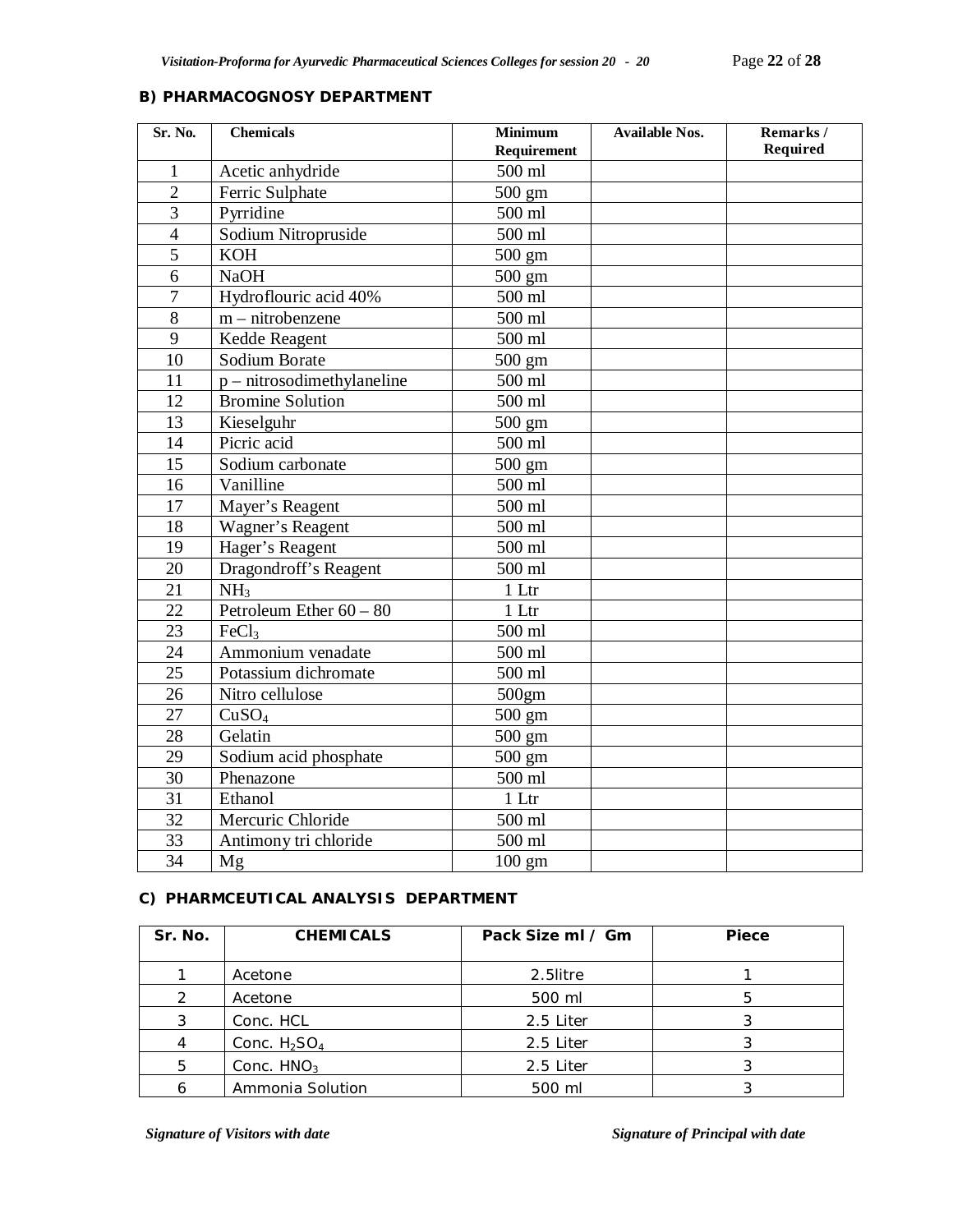| Visitation-Proforma for Ayurvedic Pharmaceutical Sciences Colleges for session 20 - 20 |                            |           | Page 23 of 28  |
|----------------------------------------------------------------------------------------|----------------------------|-----------|----------------|
| 7                                                                                      | NaOH Pellets               | 500 gm    | 3              |
| 8                                                                                      | <b>KOH Pellets</b>         | 500 gm    | 3              |
| 9                                                                                      | Kaolin Heavy               | 500 gm.   | 3              |
| 10                                                                                     | KMnO <sub>4</sub> Crystals | 500 gm.   | 3              |
| 11                                                                                     | AgNo <sub>3</sub> Crystals | 10 gm.    | 5              |
| 12                                                                                     | Toluene                    | 500 ml    | 5              |
| 13                                                                                     | <b>Ethyl Acetate</b>       | 500 ml    | 5              |
| 14                                                                                     | Formic Acid                | 500 ml    | $\overline{c}$ |
| 15                                                                                     | Methanol                   | 500 ml    | 5              |
| 16                                                                                     | Methanol                   | 2.5 Liter | 3              |
| 17                                                                                     | Ethanol                    | 500 ml    | 10             |
| 18                                                                                     | Butanol                    | 500 ml    | $\overline{2}$ |
| 19                                                                                     | Diethyl Ether              | 2.5 liter | 5              |
| 20                                                                                     | Chloroform                 | 500 ml    | 10             |
| 21                                                                                     | Pet. Ether 40-60           | 500 ml    | 20             |
| 22                                                                                     | Pet. Ether 60-80           | 500 ml    | 20             |
| 23                                                                                     | Wij's Solution             | 500 ml    | 10             |
| 24                                                                                     | Potassium Iodide           | 500 gm.   | 3              |
| 25                                                                                     | Indigo Carmine             | 500 gm.   | $\overline{2}$ |
| 26                                                                                     | Gelatine                   | 500 gm.   | $\sqrt{3}$     |
| 27                                                                                     | Sodium Chloride            | 500 gm.   | 3              |
| 28                                                                                     | Methyl Orange              | 500 gm.   | 1              |
| 29                                                                                     | Phenolphthalein            | 500 gm.   | 1              |
| 30                                                                                     | 1'10 Phenanthroline        | 500 gm.   | 1              |
| 31                                                                                     | Benzene                    | 500 ml    | 3              |
| 32                                                                                     | Dicloromethane             | 500 ml    | $\sqrt{3}$     |
| 33                                                                                     | Sodium Sulphate            | 500 gm    | $\sqrt{3}$     |
| 34                                                                                     | Lead Acetate               | 500 gm.   | 3              |
| 35                                                                                     | Sodium Oxalate             | 500 gm.   | 3              |
| 36                                                                                     | Potassium Oxalate          | 500 gm.   | 3              |
| 37                                                                                     | Fehling A                  | 500 ml    | 10             |
| 38                                                                                     | Fehling B                  | 500 ml    | 10             |
| 39                                                                                     | Potassium Dichromate       | 500 gm.   | $\mathbf{1}$   |
| 40                                                                                     | Ferric Chloride            | 500 gm.   | $\sqrt{3}$     |
| 41                                                                                     | Bismuth Sub nitrate        | 500 gm.   | 1              |
| 42                                                                                     | Anisaldehyde               | 500 ml    | 5              |
| 43                                                                                     | <b>Glacial Acetic Acid</b> | 500 ml    | $\overline{2}$ |
| 44                                                                                     | Hexane                     | 500 ml    | 3              |

## **D) PHARMACOLOGY DEPARTMENT**

| Sr. No.       | <b>Name</b>                                  | Requirement |
|---------------|----------------------------------------------|-------------|
| ◄             | NaCl (Sodium chloride -AR)                   | 500 gm      |
| $\mathcal{P}$ | KCI (potassium chloride -AR)                 | 500 gm      |
| 3             | CaCl <sub>2</sub> calcium chloride $-AR$ )   | 500 gm      |
| 4             | $MqCl2$ (Magnesium chloride $-AR$ )          | 500 gm      |
| 5             | NaHCO <sub>3</sub> (Sodium bicarbonate $-AR$ | 500 gm      |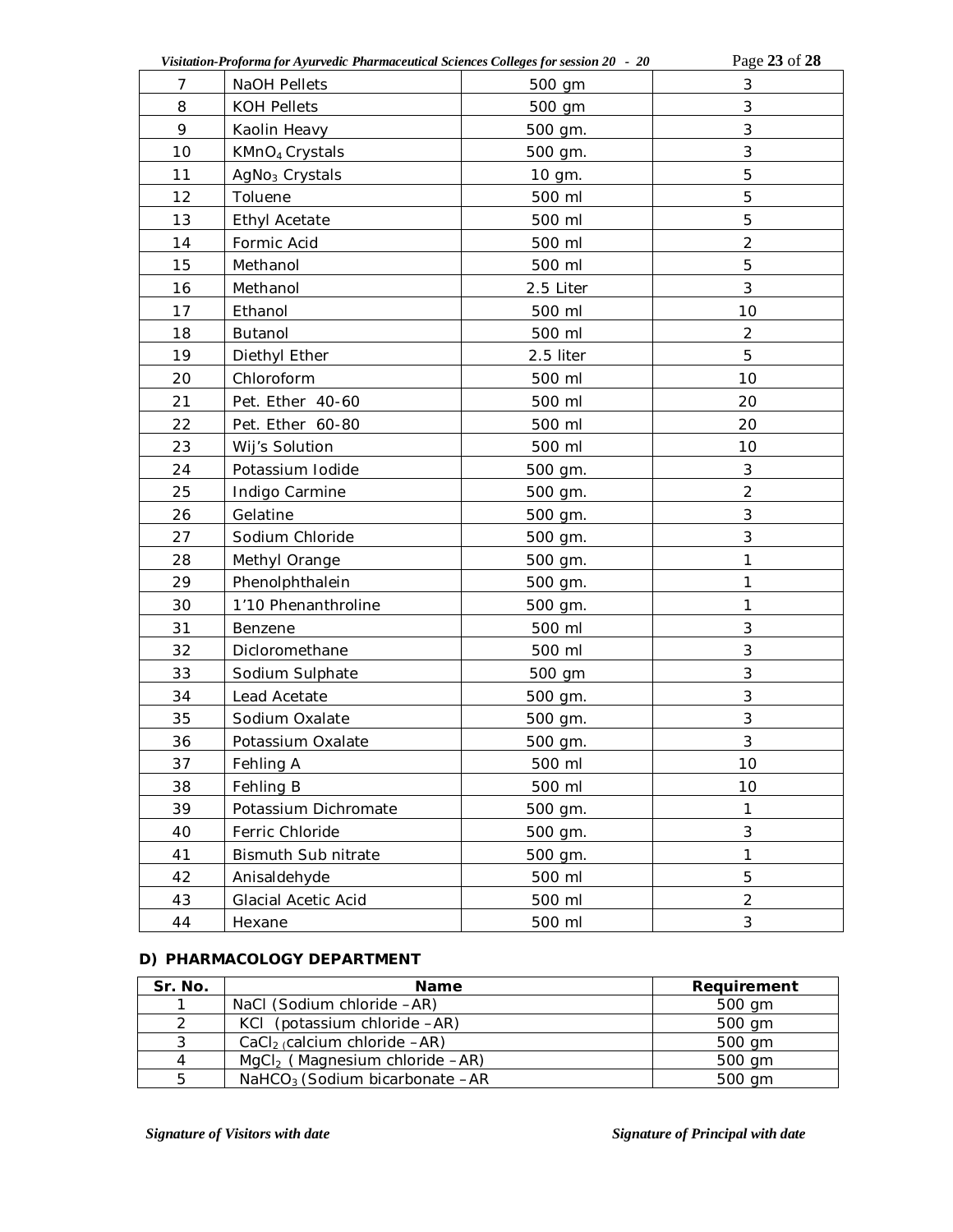|  | Visitation-Proforma for Ayurvedic Pharmaceutical Sciences Colleges for session 20 - 20 | Page 24 of 28 |
|--|----------------------------------------------------------------------------------------|---------------|
|  | MgSO <sub>4</sub> .7H <sub>2</sub> O (Magnesium Sulfate Heptahydrate -AR)              | 500 gm        |
|  | $NaH2PO4(Sodium dihydrogen phosphate -AR)$                                             | 500 gm        |
|  |                                                                                        |               |

|    | $KH_{2}PO_{4}$ (Potassium dihydrogen phosphate $-AR$ ) | 500 gm      |
|----|--------------------------------------------------------|-------------|
|    | Glucose (AR)                                           | 1000 gm     |
| 10 | Acetylcholine                                          | $5 - 10$ am |
|    | Histamine                                              | $5 - 10$ gm |

# **E) PHARMACEUTICAL TECHNOLOGY OF AYURVEDIC DRUGS**

| Sr.<br>No.     | <b>CHEMICALS</b>              | Pack Size ml<br>$/$ Gm | Requirement    | <b>Remarks</b> |
|----------------|-------------------------------|------------------------|----------------|----------------|
| $\mathbf{1}$   | Acetone                       | 2.5litre               | 1              |                |
| $\overline{2}$ | Acetone                       | 500                    | 1              |                |
| 3              | Acacia                        | 500                    | 1              |                |
| 4              | Arachis oil                   | 500                    | $\overline{2}$ |                |
| 5              | Bantonite                     | 250                    | 1              |                |
| 6              | Benzene                       | 500                    | 1              |                |
| 7              | Bees wax(white)               | 500                    | 1              |                |
| 8              | Bees wax(Yellow)              | 500                    | 1              |                |
| 9              | Benzoic Acid                  | 500                    | 1              |                |
| 10             | Borax                         | 500                    | $\overline{2}$ |                |
| 11             | <b>Boric Acid</b>             | 500                    | 1              |                |
| 12             | <b>Butyl Acetate</b>          | 500                    | 1              |                |
| 13             | Calamine                      | 500                    | 1              |                |
| 14             | Calcium carbonate             | 500                    | 6              |                |
| 15             | Calcium Chloride              | 500                    | 1              |                |
| 16             | Carbopol (439)                | 500                    | 1              |                |
| 17             | Carbopol (436)                | 500                    | 1              |                |
| 18             | Castor oil                    | 500                    | $\overline{2}$ |                |
| 19             | Ceto stearyl alcohol          | 500                    | 1              |                |
| 20             | Cetyl alcohol                 | 500                    | 1              |                |
| 21             | Chloroform                    | 500                    | 1              |                |
| 22             | Clove oil                     | 500                    | 1              |                |
| 23             | Coconut Oil                   | 500                    | $\overline{2}$ |                |
| 24             | CM-1000                       | 500                    | 1              |                |
| 25             | <b>EDTA</b>                   | 500                    | 1              |                |
| 26             | <b>Ethyl Acetate</b>          | 500                    | 1              |                |
| 27             | <b>Ethyl Cellulose</b>        | 500                    | 1              |                |
| 28             | Disodium Citrate              | 500                    | 1              |                |
| 29             | Dextrose                      | 500                    | 3              |                |
| 30             | Glycerine                     | 500                    | 4              |                |
| 31             | Hard gelatine capsule (empty) | 500                    | $\overline{5}$ |                |
| 32             | Hard Soap (powdered)          | 500                    | 1              |                |
| 33             | Iso-propyl Alcohol (LR grade) | 500                    | 3              |                |
| 34             | Iodine                        | 100                    | $\overline{2}$ |                |
| 35             | Jasmine oil (Oil Grade)       | 100                    | 1              |                |
| 36             | Jasmine oil (Shampoo Grade)   | 100                    | 1              |                |
| 37             | Kaoline                       | 500                    | 1              |                |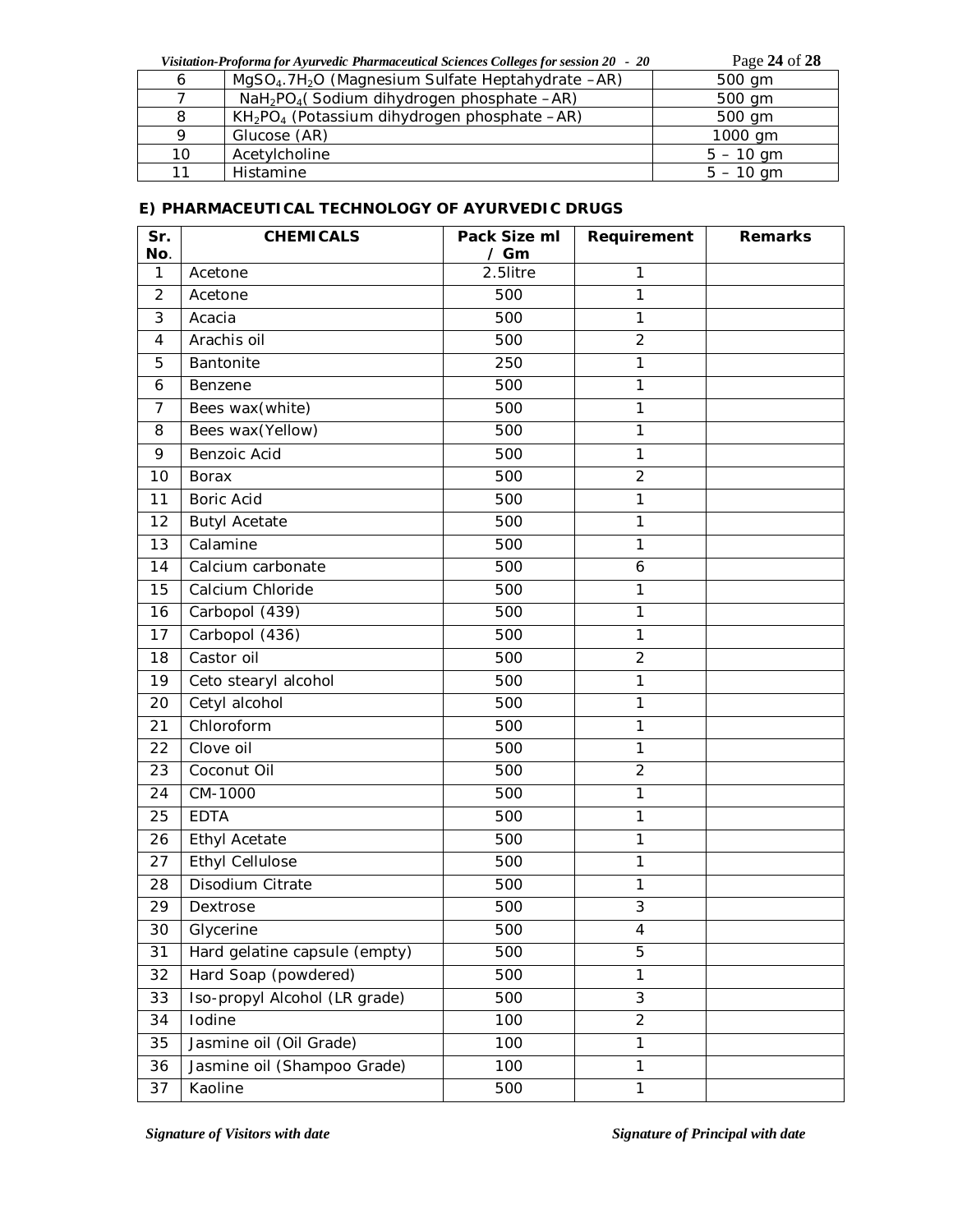| Visitation-Proforma for Ayurvedic Pharmaceutical Sciences Colleges for session 20 - 20 | Page 25 of 28 |
|----------------------------------------------------------------------------------------|---------------|
|----------------------------------------------------------------------------------------|---------------|

| 38 | Lactose                      | 500     | $\overline{2}$          |  |
|----|------------------------------|---------|-------------------------|--|
| 39 | Lanoline                     | 500     | $\mathbf{1}$            |  |
| 40 | Lavender oil (Oil Grade)     | 100     | $\mathbf{1}$            |  |
| 41 | Lavender oil (Shampoo Grade) | 100     | $\mathbf{1}$            |  |
| 42 | Lenette Wax                  | 500     | $\overline{2}$          |  |
| 43 | m-Cresol                     | 500     | $\overline{2}$          |  |
| 44 | Menthol                      | 100     | $\mathbf{1}$            |  |
| 45 | Mentha oil                   | 500     | 1                       |  |
| 46 | Methanol                     | 2.5 lit | $\overline{2}$          |  |
| 47 | Methyl Salicylate            | 500     | $\mathbf{1}$            |  |
| 48 | Nutmeg oil                   | 500     | $\mathbf{1}$            |  |
| 49 | Pipermint oil                | 500     | $\mathbf{1}$            |  |
| 50 | Oleic Acid                   | 500     | 1                       |  |
| 51 | <b>SLES</b>                  | 5 Lit   | $\mathbf{1}$            |  |
| 52 | SLS (powder)                 | 500     | 1                       |  |
| 53 | <b>SLS Needles</b>           | 500     | $\overline{1}$          |  |
| 54 | Sucrose (LR Grade)           | 500     | $\overline{2}$          |  |
| 55 | Sodalime                     | 500     | $\mathbf{1}$            |  |
| 56 | Sodium Chloride              | 500     | $\mathbf{1}$            |  |
| 57 | Sodium Sulphide              | 500     | $\mathbf{1}$            |  |
| 58 | Sodium Carbonate             | 500     | $\overline{\mathbf{4}}$ |  |
| 59 | Sodium Bicarbonate           | 500     | $\overline{2}$          |  |
| 60 | Sodium Alginate              | 500     | $\overline{1}$          |  |
| 61 | Span 2000                    | 500     | $\mathbf{1}$            |  |
| 62 | Span 8000                    | 500     | $\mathbf 1$             |  |
| 63 | Spermaceti                   | 500     | $\overline{1}$          |  |
| 64 | Starch Powder                | 500     | 3                       |  |
| 65 | Stearic Acid                 | 500     | $\mathbf{1}$            |  |
| 66 | Stearyl alcohol              | 500     | $\mathbf{1}$            |  |
| 67 | Talc                         | 500     | $\overline{2}$          |  |
| 68 | Tannic Acid                  | 500     | 1                       |  |
| 69 | Terpentine Oil               | 500     | $\overline{2}$          |  |
| 70 | Thymol                       | 100     | $\overline{1}$          |  |
| 71 | Titanium dioxide             | 500     | $\mathbf{1}$            |  |
| 72 | Tolune                       | 500     | $\overline{2}$          |  |
| 73 | Tragakanth Gum               | 500     | $\mathbf{1}$            |  |
| 74 | Trisodium citrate            | 500     | $\mathbf{1}$            |  |
| 75 | Tween 20                     | 500     | $\mathbf{1}$            |  |
| 76 | Tween 80                     | 500     | $\mathbf{1}$            |  |
| 77 | Vaniline                     | 100     | $\mathbf{1}$            |  |
| 78 | zinc oxide                   | 500 gm  | $\mathbf{1}$            |  |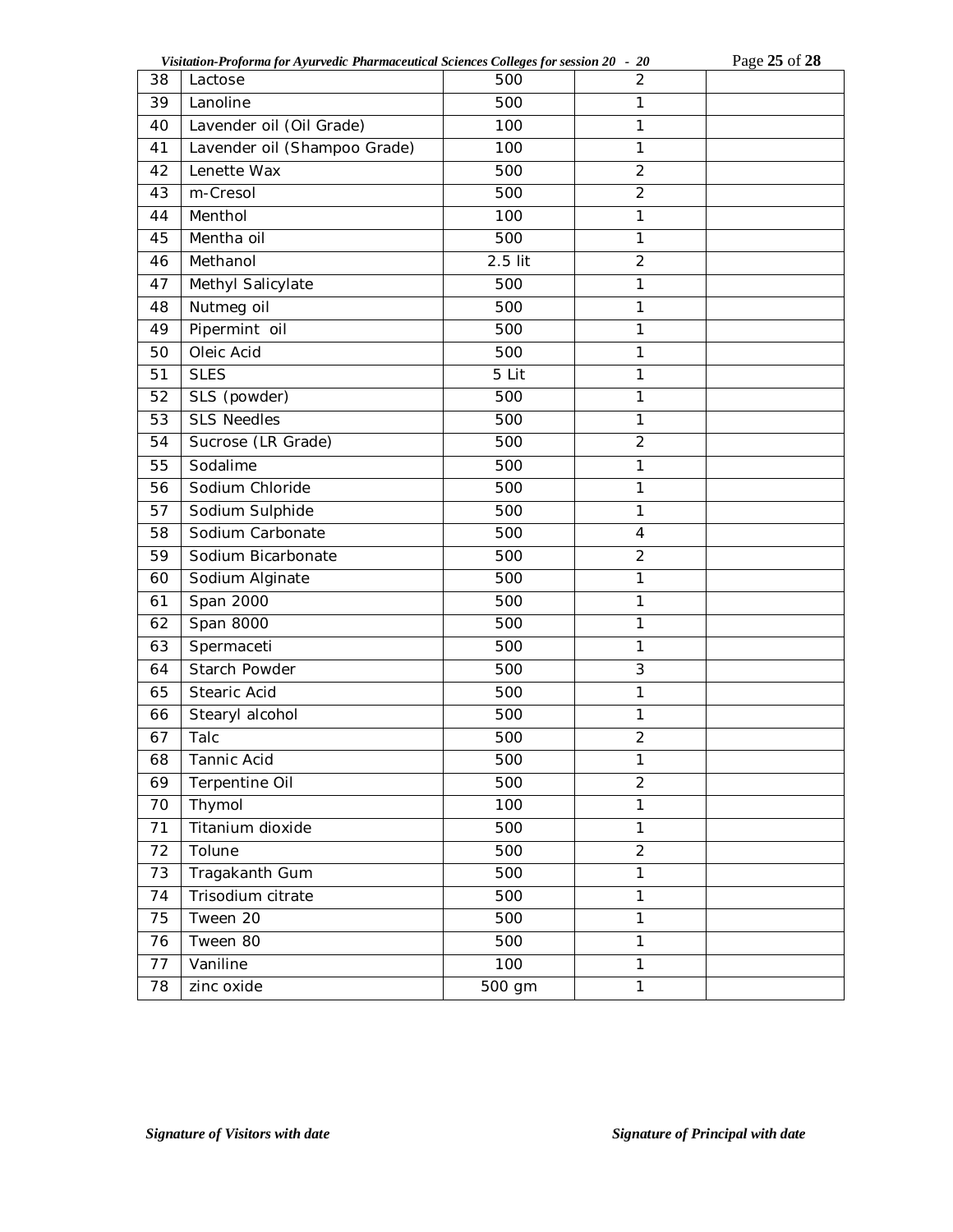#### **ANNEXURE VI**

### **NOTARISED AFFIDAVIT TO BE FILLED UP BY NEWLY APPOINTED TEACHERS AFTER LAST VISITATION IN THE GIVEN FORMAT**

Pass Port Size Photograph (To be attested by Principal)

| Sr.<br>No.    |                                          | <b>Information of Teacher</b>                                                                                             | To be filled up by Teacher                             |                             |                        |                           |
|---------------|------------------------------------------|---------------------------------------------------------------------------------------------------------------------------|--------------------------------------------------------|-----------------------------|------------------------|---------------------------|
| $\mathbf 1$ . | Name- Middle Name)                       | Name of the Teacher (Sur Name- First                                                                                      |                                                        |                             |                        |                           |
| 2.            | marriage)                                | Change of Name (if Applicable after                                                                                       |                                                        |                             |                        |                           |
| 3.            |                                          | Date of Birth ( dd / mm / yyyy )<br>(xx/xx/xxxx)                                                                          |                                                        |                             |                        |                           |
| 4.            |                                          | UG Qualification (University & year)                                                                                      | Year<br>Name of<br>the<br>University                   |                             |                        |                           |
| 5.            | year) of completion                      | PG Qualification with subject (University &                                                                               | Subject<br>Year<br>Name of<br>the<br>University        |                             |                        |                           |
| 6.            | Ph.D (if applicable)                     |                                                                                                                           | Subject                                                |                             |                        |                           |
|               |                                          |                                                                                                                           | Year                                                   |                             |                        |                           |
|               |                                          |                                                                                                                           | Name of<br>the<br>University                           |                             |                        |                           |
| 7.            |                                          | Post wise details of Experience in<br>chronological order (* Date, Month and Year<br>wise experience should be mentioned) | Duration<br>(dd/mm/y<br>ууу)<br>to<br>(dd/mm/y<br>yyy) | Departme<br>nt<br>(Subject) | Designati<br><b>on</b> | Name of<br>the<br>college |
|               |                                          |                                                                                                                           |                                                        |                             |                        |                           |
| 8.            |                                          | Present working Department (Subject)                                                                                      |                                                        |                             |                        |                           |
| 9.            | <b>Present Designation</b>               |                                                                                                                           |                                                        |                             |                        |                           |
| 10.           | Nature of present appointment            | (regular/contractual/deputation)                                                                                          |                                                        |                             |                        |                           |
| 11.           |                                          | Name of present working college                                                                                           |                                                        |                             |                        |                           |
| 12.           | Permanent Residential Address            |                                                                                                                           |                                                        |                             |                        |                           |
| 13.<br>14.    | Local Residential Address                |                                                                                                                           | <b>Registration Number</b>                             |                             |                        |                           |
|               | State Board/ Council Registration detail |                                                                                                                           | Name of State Board                                    |                             |                        |                           |
| 15.           | Bank detail                              |                                                                                                                           | Salary Account Number<br>Name and Branch of<br>Bank    |                             |                        |                           |
| 16.           | Contact                                  | Mobile Number                                                                                                             |                                                        |                             |                        |                           |
|               | Number                                   | Residence Number                                                                                                          |                                                        |                             |                        |                           |
|               |                                          | Email ID                                                                                                                  |                                                        |                             |                        |                           |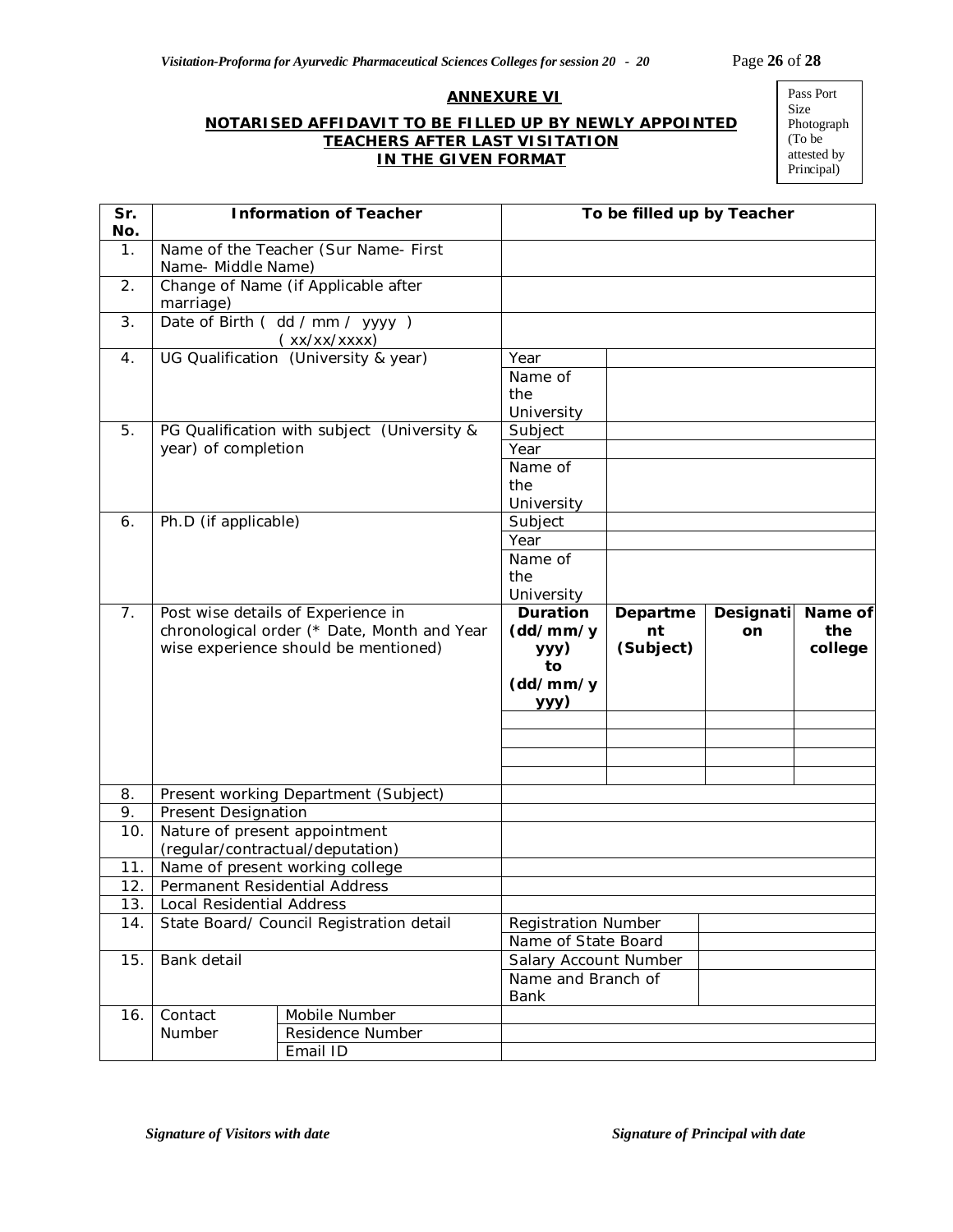I hereby solemnly affirm that the above information is correct as per my record and knowledge. I further affirm that if any information given in this affidavit is found to be incorrect/ false, I shall be liable to be any disciplinary action.

Date:

### **Signature of Deponent/ Teacher**

I hereby solemnly affirm that the above information is correct as per my record and knowledge. I further affirm that if any information given in this affidavit is found to be incorrect/ false, I have no objection for any disciplinary action against the concerned teacher and myself.

Date:

### **Signature of Principal with Stamp**